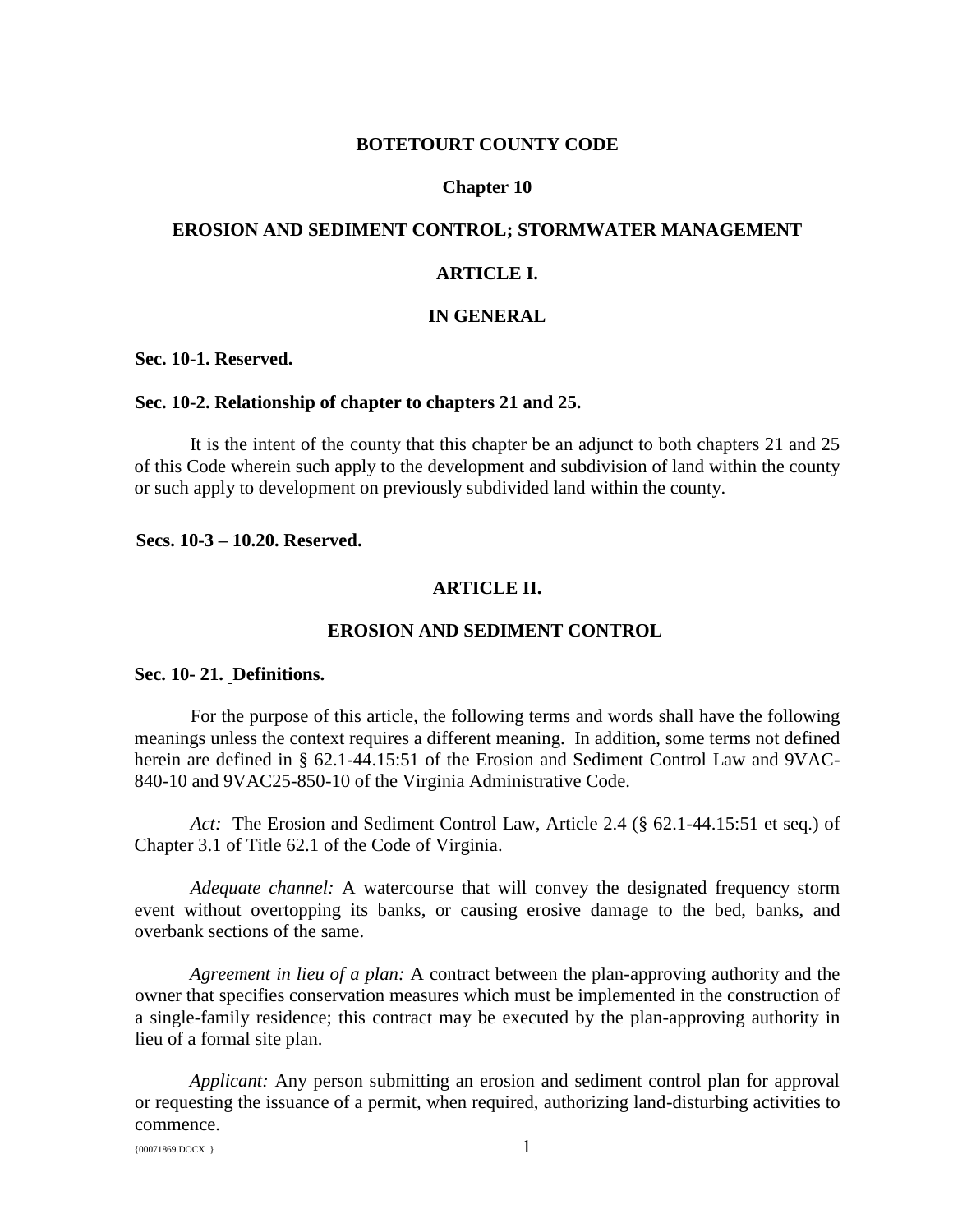*Board:* The State Water Control Board.

*Causeway:* A temporary structural span constructed across a flowing watercourse or wetland to allow construction traffic to access the area or manmade waterway.

*Certified inspector:* An employee or agent of a program authority who (i) holds a certificate of competence from the Board in the area of project inspection or (ii) is enrolled in the Board's training program for project inspection and successfully completes such program within one  $(1)$  year after enrollment.

*Certified plan reviewer:* An employee or agent of a program authority who (i) holds a certificate of competence from the Board in the area of plan review, (ii) is enrolled in the Board's training program for plan review and successfully completes such program within one (1) year after enrollment, or (iii) is licensed as a professional engineer, architect, certified landscape architect or land surveyor pursuant to Article I (§ 54.1-400 et seq.) of Chapter 4 of Title 54.1 of the Code of Virginia, or professional soil scientist as defined in § 54.1-2200.

*Certified program administrator* or *program administrator:* An employee or agent of a program authority who (i) holds a certificate of competence from the Board in the area of program administration or (ii) is enrolled in the Board's training program for program administration and successfully completes such program within one (1) year after enrollment.

*Channel:* A natural stream or manmade waterway.

*Clearing:* Any activity which removes the vegetative ground cover including, but not limited to, root mat removal or top soil removal.

*County:* The County of Botetourt, Virginia.

*Dam:* A barrier to confine or raise water for storage or diversion, to create a hydraulic head, to prevent gully erosion, or to retain soil, rock, or other debris.

*Denuded:* A term applied to land that has been physically disturbed and no longer supports vegetative cover.

*Department:* The Department of Environmental Quality.

*Development:* A tract of land developed or to be developed as a single unit under single ownership or unified control which is to be used for any business or industrial purpose, or which is to contain three (3) or more residential dwelling units.

*Director:* The Director of the Department of Environmental Quality.

*District* or *soil and water conservation district:* The Mountain Castles Soil and Water Conservation District.

*Erosion and sediment control plan,* or *plan:* A document containing material for the

{00071869.DOCX } 2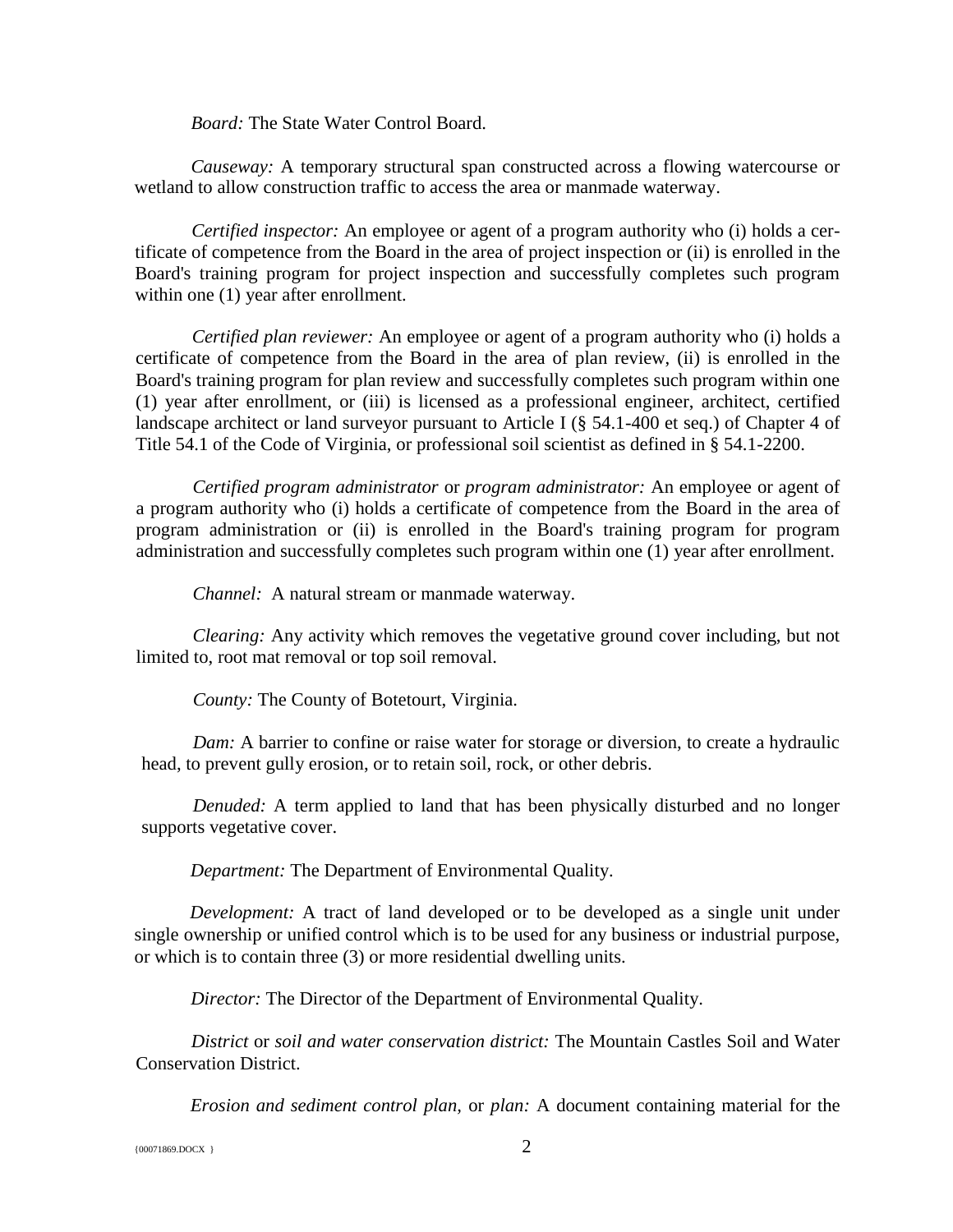conservation of soil and water resources of a unit or group of units of land. It may include appropriate maps, an appropriate soil and water plan inventory, and management information with needed interpretations and a record of decisions contributing to conservation treatment. The plan shall contain all major conservation decisions to ensure that the entire unit or units of land will be so treated to achieve the conservation objectives.

*Erosion impact area:* An area of land not associated with current land-disturbing activity but subject to persistent soil erosion resulting in the delivery of sediment onto neighboring properties or into state waters. This definition shall not apply to any lot or parcel of land of ten thousand (10,000) square feet or less used for residential purposes or to shorelines where the erosion results from wave action or other coastal processes.

*Excavating:* Any digging, scooping or other methods of removing earth materials.

*Filling:* Any depositing or stockpiling of earth materials.

*Grading:* Any excavating or filling of earth material or any combination thereof, including the land in its excavated or filled conditions.

*Land-disturbing activity:* Any man-made change to the land surface that may result in soil erosion from water or wind and the movement of sediments into state waters or onto lands in the Commonwealth, including, but not limited to, clearing, grading, excavating, transporting, and filling of land, except that the term shall not include:

- 1. Minor land-disturbing activities such as home gardens and individual home landscaping, repairs, and maintenance work;
- 2. Individual service connections;
- 3. Installation, maintenance, or repair of any underground public utility lines when such activity occurs on an existing hard surfaced road, street, or sidewalk, provided the land-disturbing activity is confined to the area of the road, street, or sidewalk that is hard surfaced;
- 4. Septic tank lines or drainage fields unless included in an overall plan for land-disturbing activity relating to construction of the building to be served by the septic tank system;
- 5. Permitted surface or deep mining operations and projects, or oil and gas operations and projects conducted pursuant to Title 45.1;
- 6. Tilling, planting, or harvesting of agricultural, horticultural, or forest crops, or livestock feedlot operations, or as additionally set forth by the Board in regulation, including engineering operations as follows: construction of terraces, terrace outlets, check dams, desilting basins, dikes, ponds, ditches, strip cropping, lister furrowing, contour cultivating, contour furrowing, land drainage, and land irrigation; however, this exception shall not apply to harvesting of forest crops unless the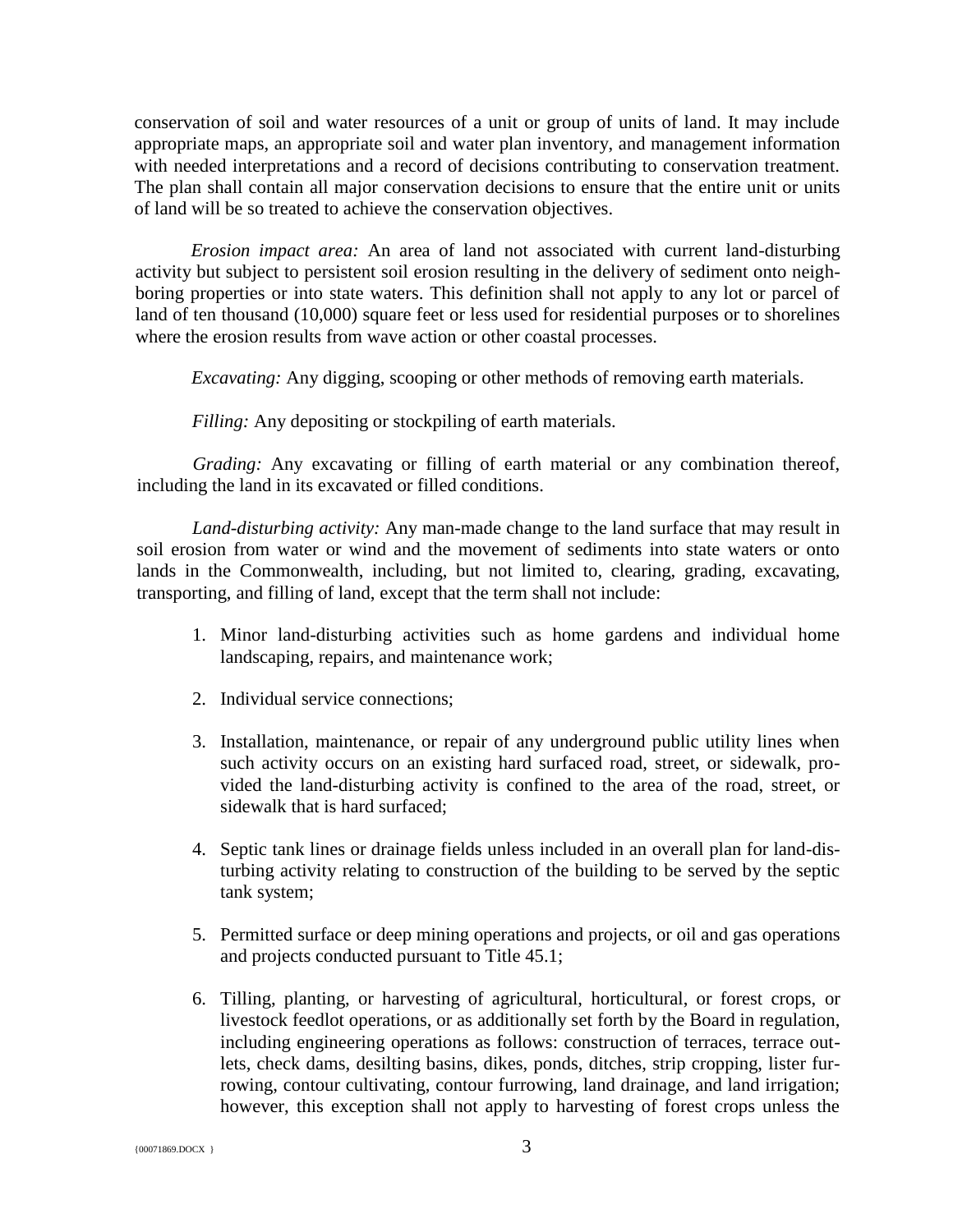area on which harvesting occurs is reforested artificially or naturally in accordance with the provisions of Chapter 11 (§ 10.1-1100 et seq.) of Title 10.1 or is converted to bona fide agricultural or improved pasture use as described in subsection B of § 10.1-1163;

- 7. Repair or rebuilding of the tracks, rights-of-way, bridges, communication facilities, and other related structures and facilities of a railroad company;
- 8. Agricultural engineering operations, including but not limited to the construction of terraces, terrace outlets, check dams, desilting basins, dikes, ponds not required to comply with the provisions of the Dam Safety Act (§ 10.1-604 et seq.), ditches, strip cropping, lister furrowing, contour cultivating, contour furrowing, land drainage, and land irrigation;
- 9. Disturbed land areas of less than ten thousand (10,000) square feet in size or 2,500 square feet in all areas of the jurisdictions designated as subject to the Chesapeake Bay Preservation Area Designation and Management Regulations; however, the governing body of the program authority may reduce this exception to a smaller area of disturbed land or qualify the conditions under which this exception shall apply;
- 10. Installation of fence and sign posts or telephone and electric poles and other kinds of posts or poles;
- 11. Shoreline erosion control projects on tidal waters when all of the land-disturbing activities are within the regulatory authority of and approved by local wetlands boards, the Marine Resources Commission, or the United States Army Corps of Engineers; however, any associated land that is disturbed outside of this exempted area shall remain subject to this article and the regulations adopted pursuant thereto; and
- 12. Emergency work to protect life, limb, or property, and emergency repairs; however, if the land-disturbing activity would have required an approved erosion and sediment control plan, if the activity were not an emergency, then the land area disturbed shall be shaped and stabilized in accordance with the requirements of the program authority.

*Land-disturbing permit:* A permit issued by the County for the clearing, filling, excavating, grading, transporting of land or for any combination thereof or for any purpose set forth herein.

*Local erosion and sediment control program, local control program or program:* An outline of the various methods employed by the County to regulate land-disturbing activities and thereby minimize erosion and sedimentation in compliance with the state program and may include such items as local ordinances, policies and guidelines, technical materials, inspection, enforcement, and evaluation.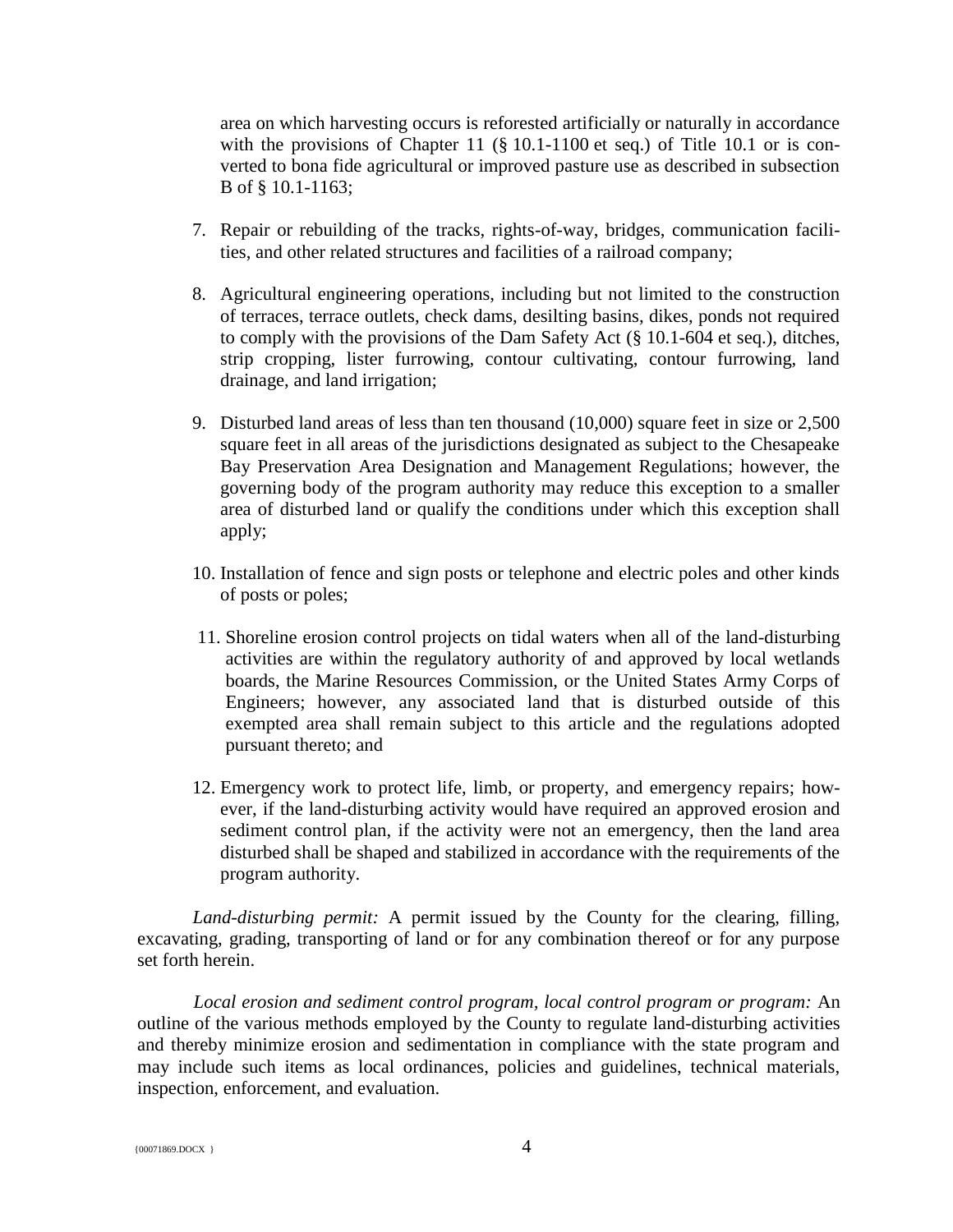*Owner:* The owner or owners of the freehold of the premises or lesser estate therein, a mortgagee or vendee in possession, assignee of rents, receiver, executor, trustee, lessee or other person, firm or corporation in control of a property.

*Peak flow rate:* The maximum instantaneous flow from a given storm condition at a particular location.

*Permittee:* The person to whom the permit authorizing land-disturbing activities is issued or the person who certifies that the approved erosion and sediment control plan will be followed.

*Person:* Any individual, partnership, firm, association, joint venture, public or private institution, utility, cooperative, county, city, town or other subdivision of the commonwealth, any interstate body, or any other legal entity.

*Program administrator:* The County Administrator, or his/her designee, who is responsible for determining the adequacy of a conservation plan submitted for land-disturbing activity on a unit or units of lands and for approving plans.

*Responsible Land Disturber (RLD):* An individual holding a certificate who is responsible for carrying out land-disturbing activity in accordance with an approved ESC plan. The RLD may be the owner, applicant, permittee, designer, superintendent, project manager, contractor, or any other project or development team member. The RLD must be designated on the ESC plan and permit as a prerequisite for engaging in land disturbance.

*Single-family residence:* A noncommercial dwelling that is occupied exclusively by one (1) family.

### **Sec. 10-22. Enforcement of article generally.**

(a) The program administrator shall periodically inspect the land-disturbing activity as required under the state program to ensure compliance with the approved plan and to determine whether the measures required in the plan are effective in controlling erosion and sedimentation. The owner, permittee, or person responsible for carrying out the plan shall be given notice of an inspection.

If the program administrator determines that there is a failure to comply with the plan, notice shall be served upon the permittee or person responsible for carrying out the plan by registered or certified mail to the address specified in the permit application or in the plan certification, or by delivery at the site of the land-disturbing activities to the agent or employee supervising such activities. Where the program administrator serves notice, a copy of the notice shall be sent to the issuer of the permit.

The notice shall specify the measures needed to comply with the plan and shall specify the time within which such measures shall be completed. Upon failure to comply within the specified time, the permit may be revoked and the permittee or person responsible for carrying out the plan shall be deemed to be in violation of this article and, upon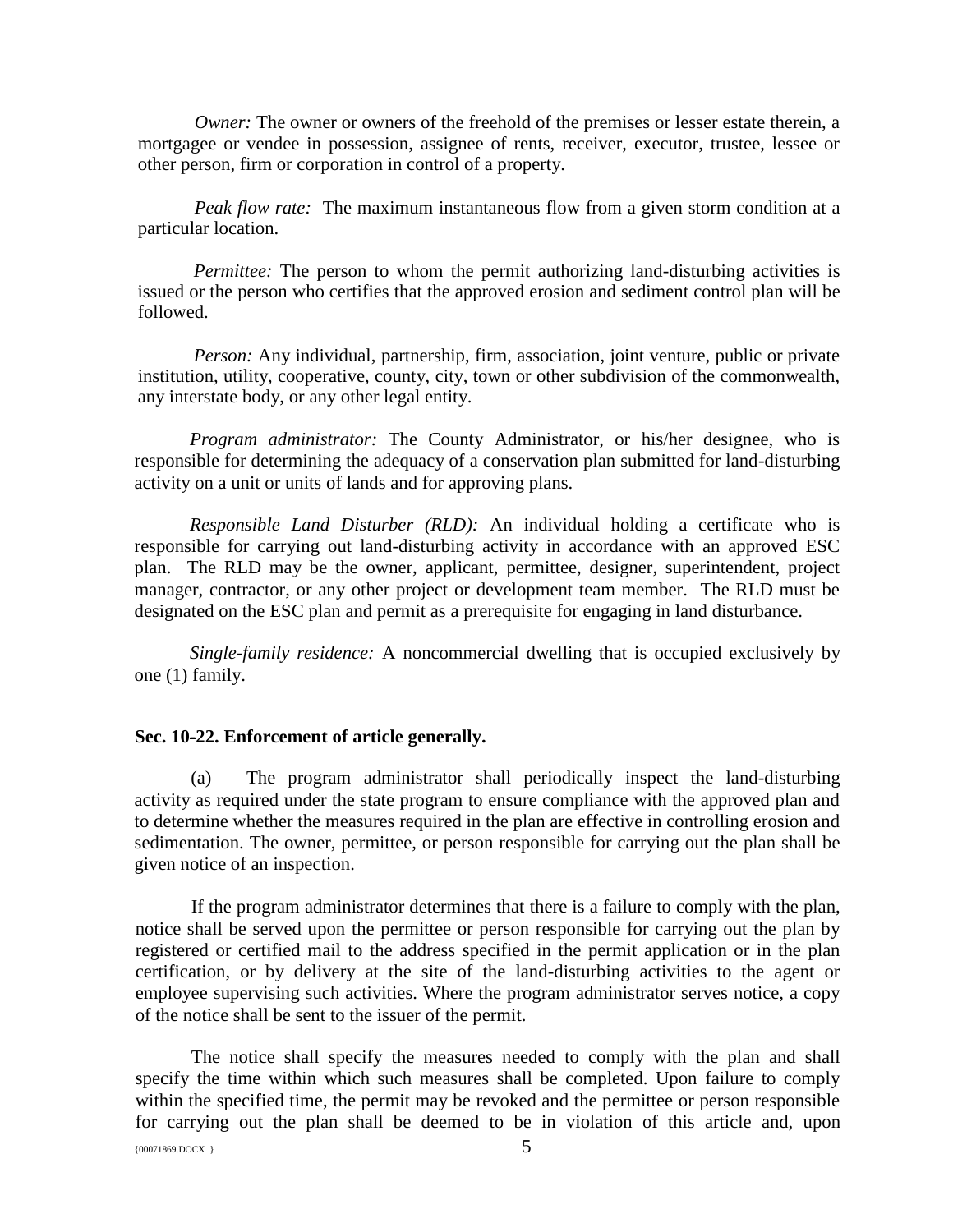conviction, shall be subject to the penalties provided by this article.

(b) Upon determination of a violation of this chapter article, the program administrator may, in conjunction with or subsequent to a notice to comply as specified in this chapter article, issue an order requiring that all or part of the land-disturbing activities permitted on the site be stopped until the specified corrective measures have been taken.

If land-disturbing activities have commenced without an approved plan, the program administrator may, in conjunction with or subsequent to a notice to comply as specified in this chapter article, issue an order requiring that all of the land-disturbing activities be stopped until an approved plan or any required permits are obtained.

Where the alleged noncompliance is causing, or is in imminent danger of causing harmful erosion of lands or sediment deposition in waters within the watersheds of the commonwealth, or where the land-disturbing activities have commenced without an approved plan or any required permits, such an order may be issued without regard to whether the permittee has been issued a notice to comply as specified in this chapter article. Otherwise, such an order may be issued only after the permittee has failed to comply with such a notice to comply.

The order shall be served in the same manner as a notice to comply, and shall remain in effect for a period of seven (7) days from the date of service pending application by the program authority or permit holder for appropriate relief to the Circuit Court of Botetourt County.

If the alleged violator has not obtained an appropriate plan or any required permits within seven (7) days from the date of service of the order, the program administrator may issue an order to the owner requiring that all construction and other work on the site, other than corrective measures, be stopped until an approved plan and any required permits have been obtained. Such an order shall be served upon the owner by registered or certified mail to the address specified in the permit application or the land records of county.

The owner may appeal the issuance of an order to the Circuit Court of Botetourt County.

Any person violating or failing, neglecting or refusing to obey an order issued by the program administrator may be compelled in a proceeding instituted in the Circuit Court of Botetourt County to obey same and to comply therewith by injunction, mandamus or other appropriate remedy. Upon completion and approval of corrective action or the violator obtaining an approved plan or any required permits, the order shall immediately be lifted.

Nothing in this section shall prevent the program administrator from taking any other action authorized by this chapter article.

#### **Sec. 10- 23. Enforcement of chapter article by legal action.**

The commonwealth's attorney for the county shall, upon request of the program authority, take legal action to enforce the provisions of this chapter article.

 ${60071869. \text{DOCX}}$  6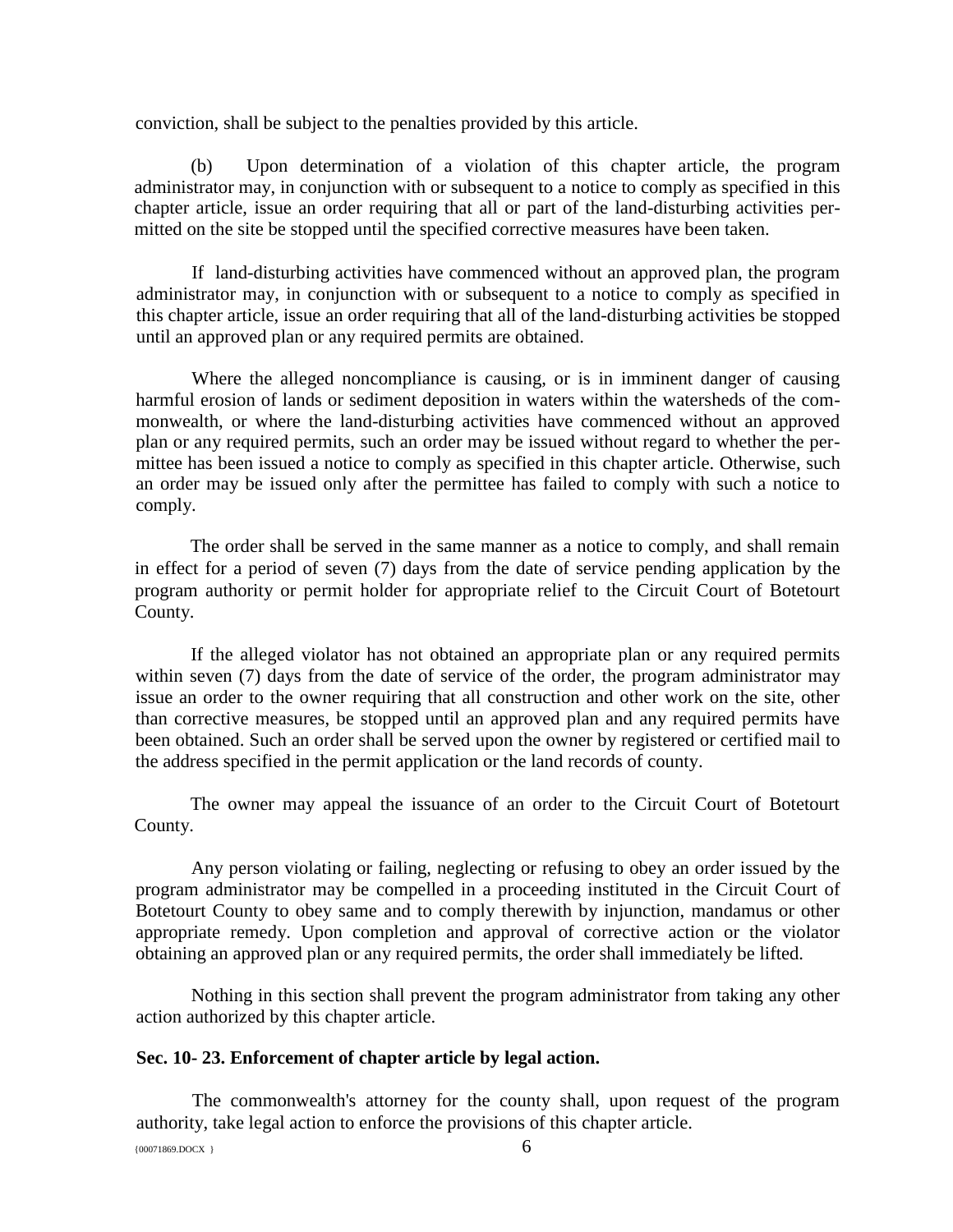## **Sec. 10- 24. Appeals from decisions under this article.**

(a) Any applicant under the provision of this article who is aggrieved by any action of the county or its agent in disapproving plans submitted pursuant to this article shall have the right to apply for and receive a review of such action by the building code board of appeals provided an appeal is filed within thirty (30) days from the date of the action. Any applicant who seeks an appeal hearing before the building code board of appeals shall be heard at the next regularly scheduled meeting of the building code board of appeals, provided that the building code board of appeals and other involved parties have at least thirty (30) days' prior notice. In reviewing the county or its agent's actions, the building code board of appeals shall consider evidence and options presented by the aggrieved applicant and the county. After considering the evidence and opinions, the building code board of appeals may affirm, reverse or modify the action. The building code board of appeals' decision shall be final, subject only to review by the Circuit Court of Botetourt County.

(b) Final decisions of the building code board of appeals under this article shall be subject to review by the Botetourt County Circuit Court, provided an appeal is filed within thirty (30) days from the date of any written decision adversely affecting the rights, duties or privileges of the person engaging in or proposing to engage in land-disturbing activities.

## **Sec. 10-25. Violations of article—Penalties.**

(a) Violators of this article shall be guilty of a Class I misdemeanor.

(b) In lieu of any criminal sanctions which may be levied under subsection (a) of this section, the following civil penalties may be assessed for each violation of the respective offenses:

(1) Commencement of land disturbing activity without an approved plan as provided in section 10-31(a) of this article shall be one thousand dollars (\$1,000.00) per violation per day.

(2) Vegetative measures—Failure to comply with items 1, 2 or 3 of the minimum standards established by the Commonwealth of Virginia shall be one hundred dollars (\$100.00) per violation per day.

(3) Structural measures-Failure to comply with items 2, 4, 9, 10, 11, 15 and 17 of the minimum standards shall be one hundred dollars (\$100.00) per violation per day.

(4) Watercourse measures-Failure to comply with items 12, 13 and 15 of the minimum standards shall be one hundred dollars (\$100.00) per violation per day.

(5) Underground utility measures-Failure to comply with either 16(a) or item 16(c) of the minimum standards shall be one hundred dollars (\$100.00) per violation per day.

(6) Failure to obey a stop work order shall be one hundred dollars (\$100.00) per violation per day.

```
{00071869.DOCX } 7
```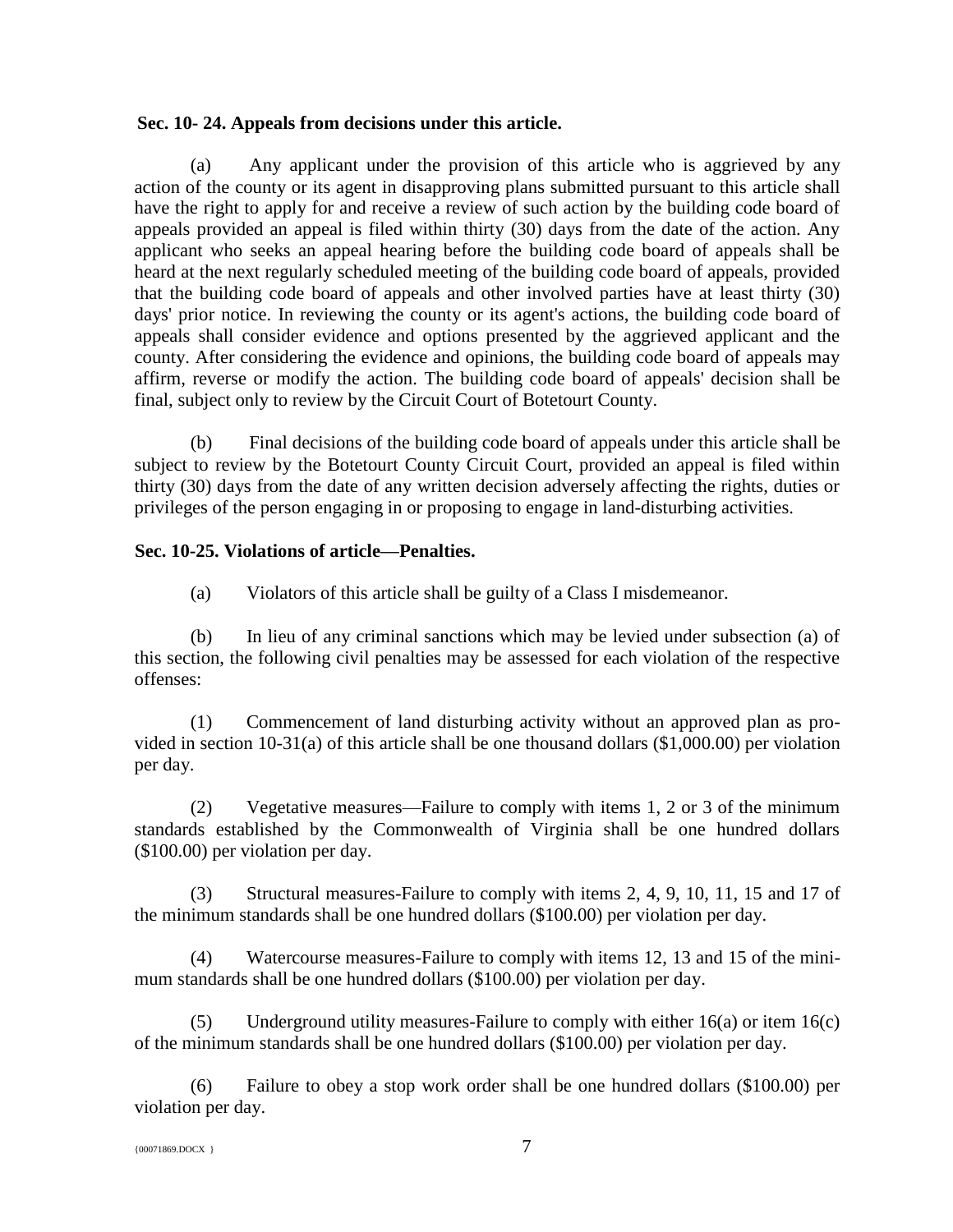(7) Failure to stop work when a permit is revoked shall be one thousand dollars (\$1,000.00) per violation per day.

(8) Failure to obey any other minimum standard established by the Commonwealth of Virginia shall be one hundred dollars (\$100.00) per violation per day.

Each day during which the violation is found to have existed shall constitute a separate offense. However, in no event shall a series of specified violations arising from the same operative set of facts result in civil penalties which exceed a total of three thousand dollars (\$3,000.00), except that a series of violations arising from the commencement of land-disturbing activities without an approved plan for any site shall not result in civil penalties which exceed a total often thousand dollars (\$10,000.00). The assessment of civil penalties according to this schedule shall preclude the prosecution of such violation as a misdemeanor under subsection (a) of this section.

In any trial for a civil violation, it shall be the burden of the county to show the liability of the violator by a preponderance of the evidence. Any civil penalties assessed by a court shall be paid into the treasury of the county, except that where the violator is the county itself, or its agent, the court shall direct the penalty to be paid into the state treasury.

(c) In addition to any criminal or civil penalties provided under this article, any person who violates any provision of this article may be liable to the county in a civil action for damages.

(d) Without limiting the remedies which may be obtained in this section, any person violating or failing, neglecting or refusing to obey any injunction, mandamus or other remedy obtained pursuant to this article shall be subject, in the discretion of the court, to a civil penalty not to exceed two thousand dollars (\$2,000.00) for each violation. A civil action for such violation or failure may be brought by the county.

Any civil penalties assessed by a court under this subsection shall be paid into the treasury of the county except that where the violator is the county itself, or its agent, the court shall direct the penalty to be paid into the state treasury.

(e) With the consent of any person who has violated or failed, neglected or refused to obey any regulation or condition of a permit or any provision of this article, the county may provide for the payment of civil charges for violations in specific sums, not to exceed the appropriate limits specified in subsection (b) or (d) of this section. Such civil charges shall be in lieu of any appropriate civil penalty which could be imposed under subsection (b) or (d) of this section.

## **Sec. 10-26. Same—Injunctive relief.**

The program administrator, the Board, or the owner of property which has sustained damage or which is in imminent danger of being damaged, may apply to the Circuit Court of Botetourt County to enjoin a violation or a threatened violation of this article, without the necessity of showing that an adequate remedy at law does not exist; however, an owner of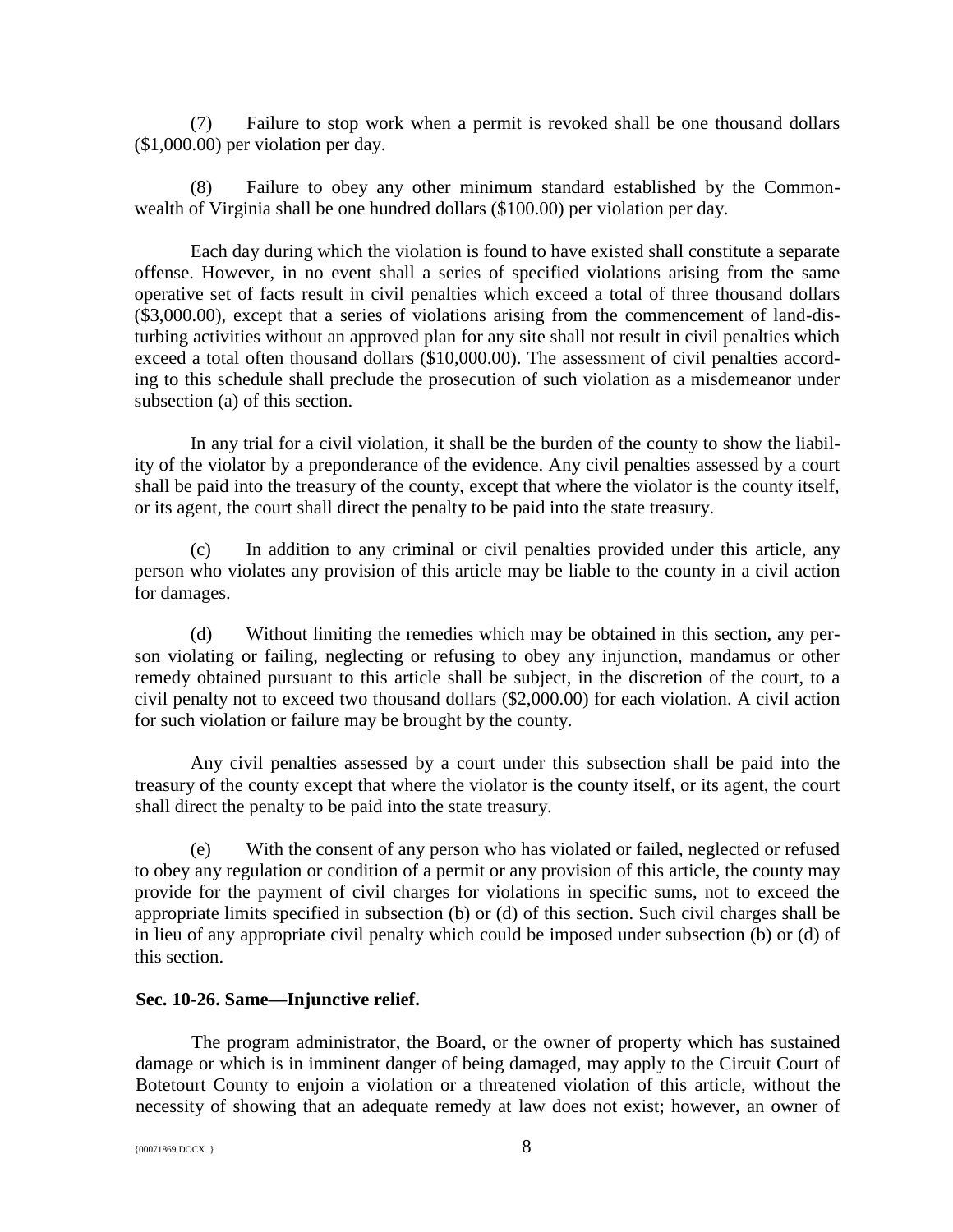property shall not apply for injunctive relief unless (i) he has notified in writing the person who has violated this article, and the program authority, that a violation of this article has caused, or creates a probability of causing damage to his property, and (ii) neither the person who has caused the violation nor the program authority has taken corrective action within fifteen (15) days to eliminate the conditions which have caused, or which create the probability of causing, damage to the owner's property.

## **Sec. 10-27. Effect of compliance with article in proceedings for damages.**

Compliance with the provisions of this article shall be prima facie evidence in any legal or equitable proceedings for damages caused by erosion, siltation or sedimentation, that all requirements of law have been met and the complaining party must show negligence in order to recover any damages.

#### **Sec. 10-28. Land-disturbing permit.**

No person may engage in any land-disturbing activity until he has acquired a landdisturbing permit, unless the proposed land-disturbing activity is specifically exempt from the provisions of this article, and he has paid the fees and posted the required bond.

These requirements are in addition to all other provisions relating to the issuance of permits and are not intended to otherwise affect the requirements for such permits.

#### **Sec. 10-29. Bond or other security for land-disturbing activities.**

All applicants for permits shall provide to the county a reasonable performance bond with surety, cash escrow, an irrevocable letter of credit, any combination thereof, or such other legal arrangement acceptable to the program administrator, to ensure that measures could be taken by the county at the applicant's expense should the applicant fail, after proper notice, within the time specified, to initiate or maintain appropriate conservation measures required of him as a result of his land-disturbing activity. The amount of the bond or other security for performance shall not exceed the total of the estimated cost to initiate and maintain appropriate conservation action based on unit price for new public or private sector construction in the locality and a reasonable allowance for estimated administrative costs and inflation which shall not exceed twenty-five (25) percent of the conservation action. Should it be necessary for the county to take such conservation action, the county may collect from the applicant any reasonable costs in excess of the amount of the surety held.

Within sixty (60) days of adequate stabilization of any land-disturbing activity in any project or section thereof, as determined by the program administrator, such bond, cash escrow, irrevocable letter of credit or other legal obligation, or the unexpended or unobligated portion thereof, shall be either refunded to the applicant or terminated based on the percentage of stabilization accomplished in the project or section thereof.

### **Sec. 10-30. Control measures to be undertaken at owner's expense.**

All control measures required by a plan approved pursuant to this article shall be undertaken at the expense of the owner or his agent.

 ${00071869. \text{DOC} \choose 9}$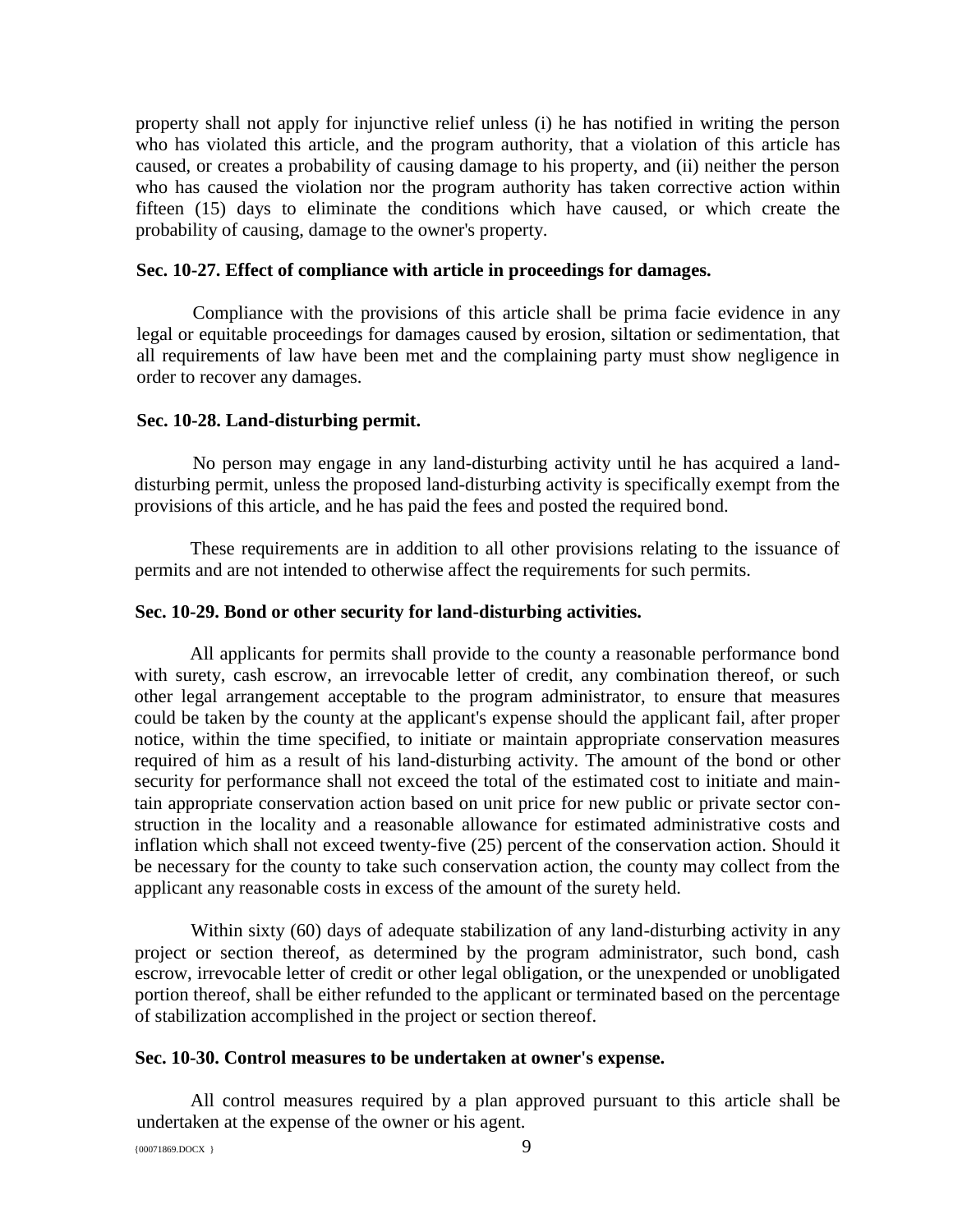## **Sec. 10-31. Submission and approval of plan required.**

(a) Except as provided herein, no person may engage in any land-disturbing activity until he has submitted to the program administrator for the county an erosion and sediment control plan for the land-disturbing activity and such plan has been approved by the planapproving authority. Where land-disturbing activities involve lands under the jurisdiction of more than one (1) local control program, an erosion and sediment control plan, at the option of the applicant, may be submitted to the board for review and approval rather than to each jurisdiction concerned.

(b) In order to prevent further erosion, the county may require approval of a conservation plan for any land identified in the local program as an erosion impact area.

(c) When land-disturbing activity will be required of a contractor performing construction work pursuant to a construction contract, the preparation, submission, and approval of an erosion and sediment control plan shall be the responsibility of the owner.

(d) Electric, natural gas and telephone utility companies, interstate and intrastate natural gas pipeline companies, and railroad companies shall file general erosion and sediment control specifications annually with the State Water Control Board for review and written comments. The specifications shall apply to:

1. Construction, installation or maintenance of electric, natural gas and telephone utility lines, and pipelines, and;

2. Construction of the tracks, rights-of-way, bridges, communication facilities and other related structures and facilities of the railroad company.

Individual approval of separate projects within subdivisions of 1 and 2 of this subsection is not necessary when State Water Control Board approved specifications are followed, however, projects included in subdivisions 1.and 2.must comply with Board approved specifications. Projects not included in subdivisions 1 and 2 shall comply with the requirements of the Botetourt County Erosion and Sediment Control Program.

(e) State agency projects are exempt from the provisions of this article except as provided for in the Code of Virginia or applicable Virginia Administrative Code.

# **Sec. 10-31.1. Agreement in lieu of a plan.**

An agreement in lieu of a plan may be substituted for an erosion and sediment control plan, at the discretion of the plan administrator, where:

(a) The land-disturbing activity results from the construction of a single-family residence.

# **Sec. 10-32. Local erosion and sediment control program.**

 ${10^{0071869. \text{DOCX}}}$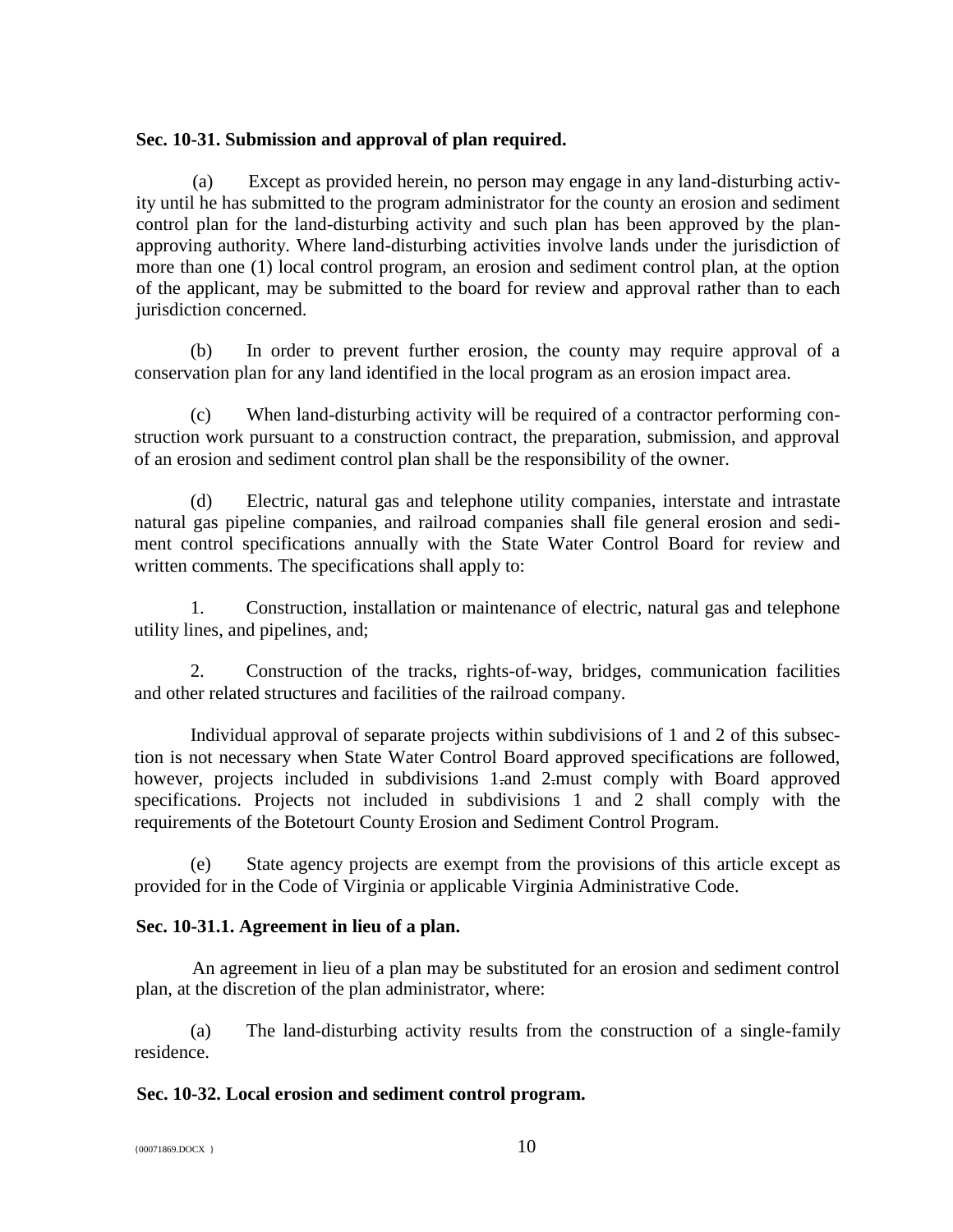(a) The county hereby adopts the regulations, references, guidelines, standards and specifications promulgated by the State Water Control Board (and any local handbook or publication of the board) or the Department of Environmental Quality for the effective control of soil erosion and sediment deposition to prevent the unreasonable degradation of properties, stream channels, waters and other natural resources. Such regulations, references, guidelines, standards and specifications for erosion and sediment control are included in, but not limited to, the Virginia Erosion and Sediment Control Regulations and the Virginia Erosion and Sediment Control Handbook, as amended from time to time.

(b) Before adopting or revising regulations, the county shall give due notice and conduct a public hearing on the proposed or revised regulations, except that a public hearing shall not be required when the county is amending its program to conform to revisions in the state program. However, a public hearing shall be held if the county proposes or revises regulations that are more stringent than the state program.

(c) An erosion control plan shall not be approved until it is reviewed by a certified plan reviewer. Inspections of land-disturbing activities shall be conducted by a certified inspector.

(d) The program and regulations provided for in this chapter article shall be made available for public inspection at the office of the program administrator.

# **Sec. 10-33. Contents generally.**

The erosion and sediment control plan shall detail those methods and techniques to be utilized in the control of erosion and sedimentation.

# **Sec. 10-34. Guidelines, criteria, etc., for preparation.**

(a) The standards contained within the Virginia Erosion and Sediment Control Regulations, the latest edition of the Virginia Erosion and Sediment Control Handbook, and any local handbook or publication, are to be used by the applicant when making a submittal under the provisions of this article and in the preparation of an erosion and sediment control plan. The plan-approving authority, in considering the adequacy of a submitted plan, shall be guided by the same standards, regulations and guidelines. When the standards vary between the publications, the state regulations shall take precedence.

(b) Permit application.

(1) Applications for a permit to do work other than single-family residential shall adhere to the requirements as provided in the Virginia Erosion and Sediment Control Handbook.

(2) Applications for a permit to do work on single-family residential dwellings within two hundred (200) linear feet of any natural watercourse shall provide the following upon submittal:

On the application: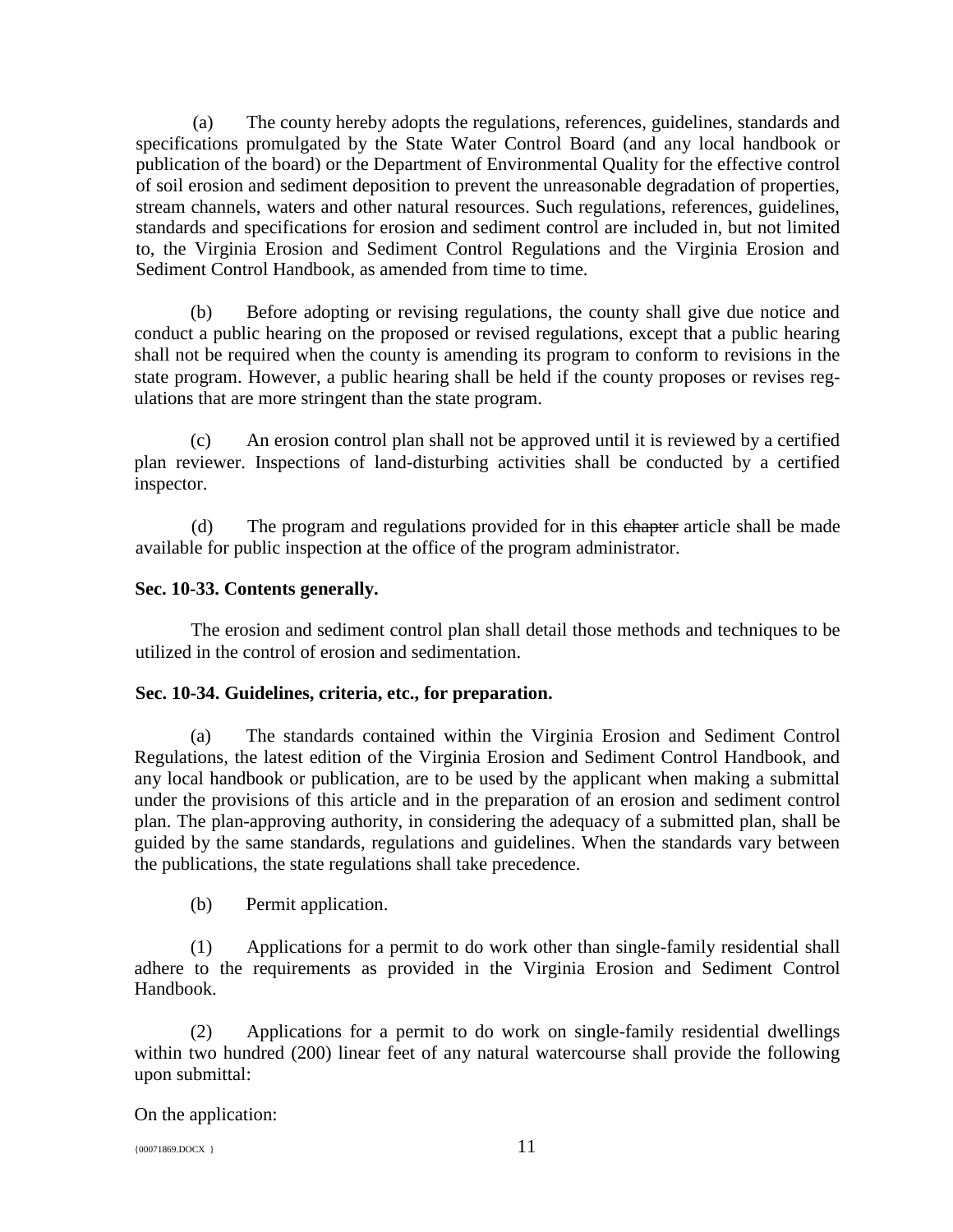- Tax map and parcel number
- Owner and/or applicant:
	- Name
	- Address
	- Telephone number/mobile number
- Responsible land disturber (RLD) certification:
	- Name
	- Address
	- Telephone number/mobile number
	- Certification number
	- Date of expiration
- Erosion and sediment control measures/shoreline protection
- Total acreage disturbed
- Project description
- Directions with site markings
- Signatures

On the plan/sketch:

- Limits and distances of clearing and grading
- Drain field location
- Driveway location
- Home location
- Existing drainage areas/swales/channels
- Location of silt fence and construction entrance
- Areas that will be re-stabilized with seed and mulch.

## **Sec. 10-35. Review fee.**

The board of supervisors may, by ordinance or resolution, establish and from time to time amend a schedule of fees for the administrative review of erosion and sediment control plans and no such review, for which a fee has been so established, shall be issued or amended until such fee has been paid to the treasurer of the county. The board of supervisors may also, by ordinance or resolution, establish and on occasion amend a schedule of fees for the required inspections for the control measures associated with the approved plans and the landdisturbing permit or for any other erosion and sediment control measures required by law or deemed by the board to be important.

## **Sec. 10-36. Approval or disapproval of plan.**

(a) The plan shall be acted upon by the plan-approving authority within forty-five (45) days from receipt thereof by either approving said plan in writing or by disapproving said plan in writing and giving specific reasons for its disapproval.

(b) The plan-approving authority shall, within forty-five (45) days, approve any such plan, if it is determined that the plan meets the requirements of the local control program, and if the person responsible for carrying out the plan certifies that he or she will properly perform the erosion and sediment control measures included in the plan and will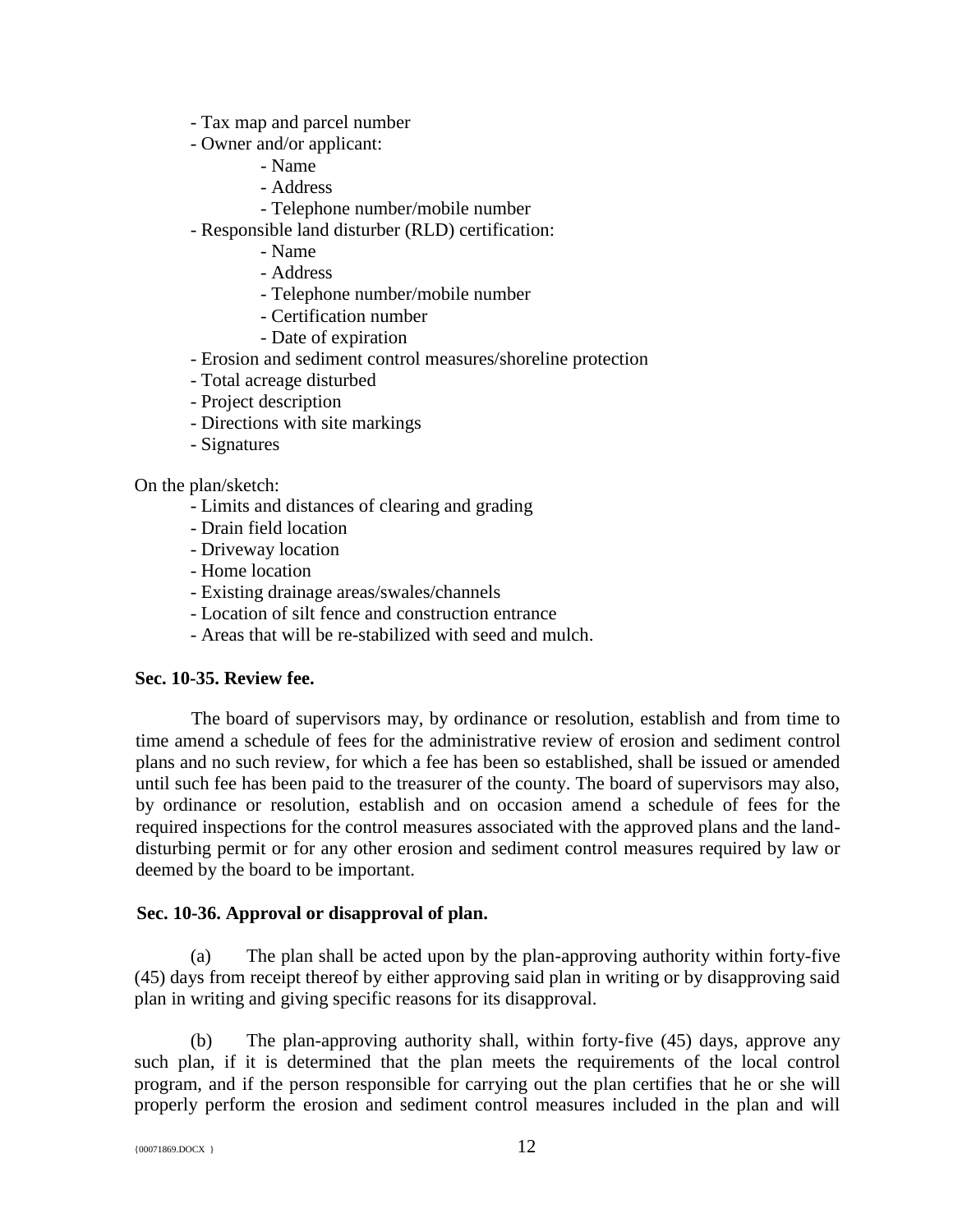conform to the provisions of this article. In addition, as a prerequisite to engaging in the landdisturbing activities shown on the approved plan, the person responsible for carrying out the plan shall provide the name of a responsible land disturber to the program authority, who will be in charge of and responsible for carrying out the land-disturbing activity, in accordance with the approved plan. Failure to provide the name of an individual holding a certificate of competence prior to engaging in land-disturbing activities may result in revocation of the approval of the plan and the person responsible for carrying out the plan shall be subject to the penalties provided in this article.

However, the certificate of competence is not required for an agreement in lieu of a plan for construction of a single family residence. If a violation occurs during the land-disturbing activity, then the person responsible for carrying out the agreement in lieu of a plan shall correct the violation and provide the name of an individual holding a certificate of competence. Failure to provide the name of an individual holding a certificate of competence shall be a violation of this article.

(c) When the plan is determined to be inadequate, the plan-approving authority shall specify such modifications, terms and conditions that will permit approval of the plan.

(d) If no action is taken within forty-five (45) days, the plan shall be deemed approved and the person authorized to obtain a land-disturbing permit, after submitting the completed permit application, any required performance bond, the name of a certified responsible land disturber.

## **Sec. 10-37. Monitoring, reports and inspections.**

The county may require the person responsible for carrying out the plan to monitor and maintain the land-disturbing activity. The person responsible for carrying out the plan will maintain records of these inspections and maintenance to ensure compliance with the approved plan and to determine whether the measures required in the plan are effective in controlling erosion and sedimentation.

#### **Sec. 10-38. Changing approved plan.**

An approved plan may be changed by the program administrator when:

(1) The inspection reveals that the plan is inadequate to satisfy applicable regulations; or

(2) The person responsible for carrying out the plan finds that because of changed circumstances or for other reasons the approved plan cannot be effectively carried out, and proposed amendments to the plan, consistent with the requirements of this chapter article, are agreed to by the plan-approving authority program administrator and the person responsible for carrying out the plan.

## **Sec. 10-39 – 10-50 Reserved.**

 ${13}$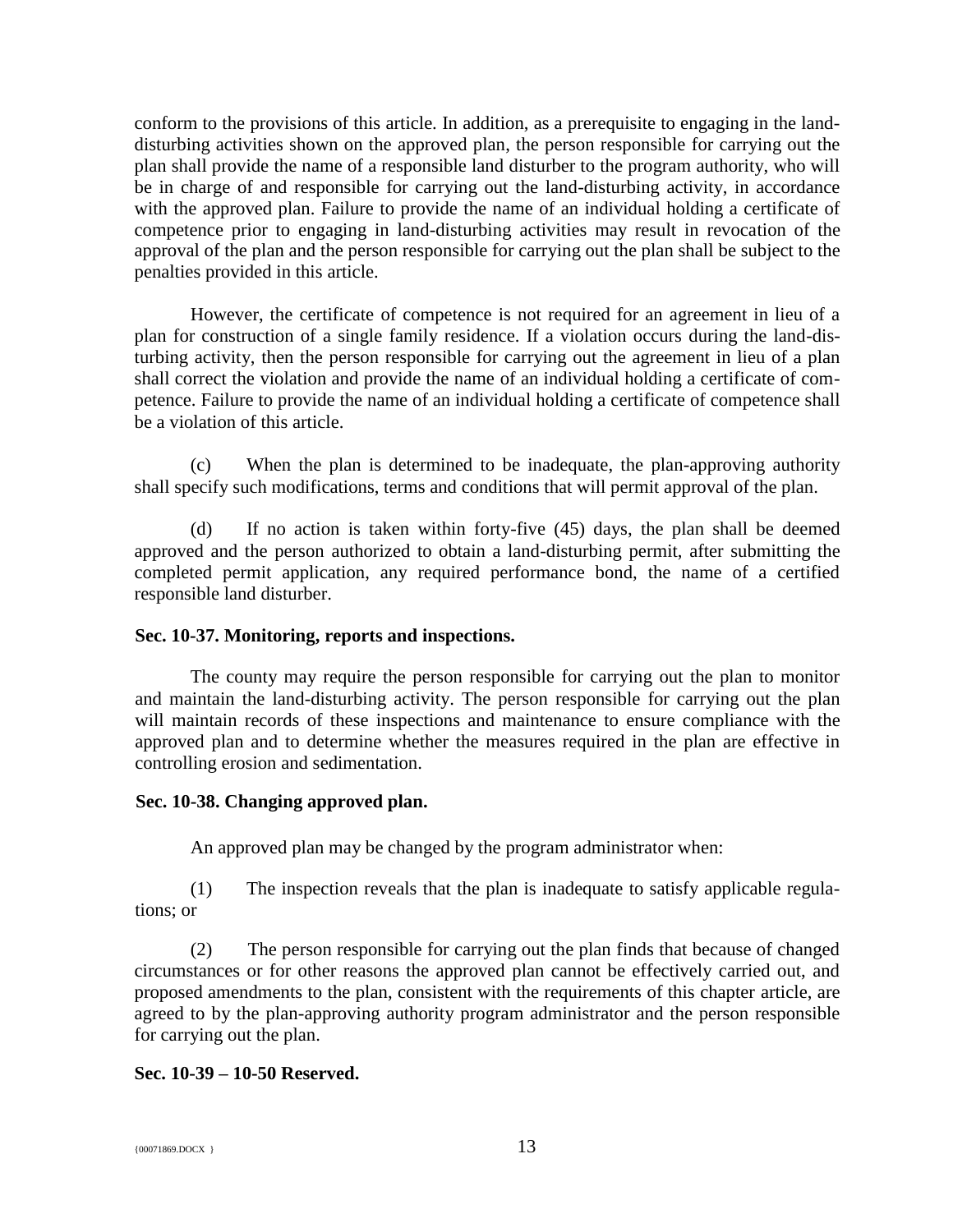## **ARTICLE III.**

## **STORMWATER MANAGEMENT**

#### **Sec. 10-51. Purpose; Authority; and Applicability.** (9VAC25-870-20, § 62.1-44.15:27)

(a) The purpose of this article is to ensure the general health, safety, and welfare of the citizens of Botetourt County and protect the quality and quantity of state waters from the potential harm of unmanaged stormwater, including protection from a land disturbing activity causing unreasonable degradation of properties, water quality, stream channels, and other natural resources, and to establish procedures whereby storm water requirements related to water quality and quantity shall be administered and enforced. This article provides the framework for the administration, implementation, and enforcement of the provisions of the Virginia Stormwater Management Act and delineates the procedures and requirements to be followed in connection with permits issued by the local Virginia Stormwater Management Program "VSMP" authority, Botetourt County.

(b) This article is adopted pursuant to Virginia Code § 62.1-44.15:27, as part of an initiative to integrate Botetourt County's stormwater management requirements with its erosion and sediment control, flood insurance, and flood plain management requirements into a unified stormwater program. This unified program is intended to facilitate the submission and approval of plans, issuance of permits, payment of fees, and coordination of inspection and enforcement activities in a more convenient and efficient manner.

(c) This article, or the applicable parts thereof, shall apply to land disturbing activity within the County and any towns located therein that have not adopted a VSMP program.

#### **Sec. 10-52. Definitions.** (9VAC25-870-10)

In addition to the definitions set forth in 9VAC25-870-10 of the Virginia Stormwater Management Regulations, as amended, which are expressly adopted and incorporated herein by reference, the following words and terms used in this article have the following meanings unless otherwise specified herein. Where definitions differ, those incorporated herein shall have precedence.

*"Administrator"* means the VSMP authority including the county staff person or department responsible for administering the VSMP on behalf of the locality. The Botetourt County Board of Supervisors hereby designates the county administrator or his or her designee as the Administrator of the Virginia stormwater management program.

*"Agreement in lieu of a stormwater management plan"* means a contract between the VSMP authority and the owner or permittee that specifies methods that shall be implemented to comply with the requirements of a VSMP for the construction of a single-family residence; such contract may be executed by the VSMP authority in lieu of a stormwater management plan.

*"Applicant"* means any person submitting an application for a permit or requesting issuance of a permit under this article.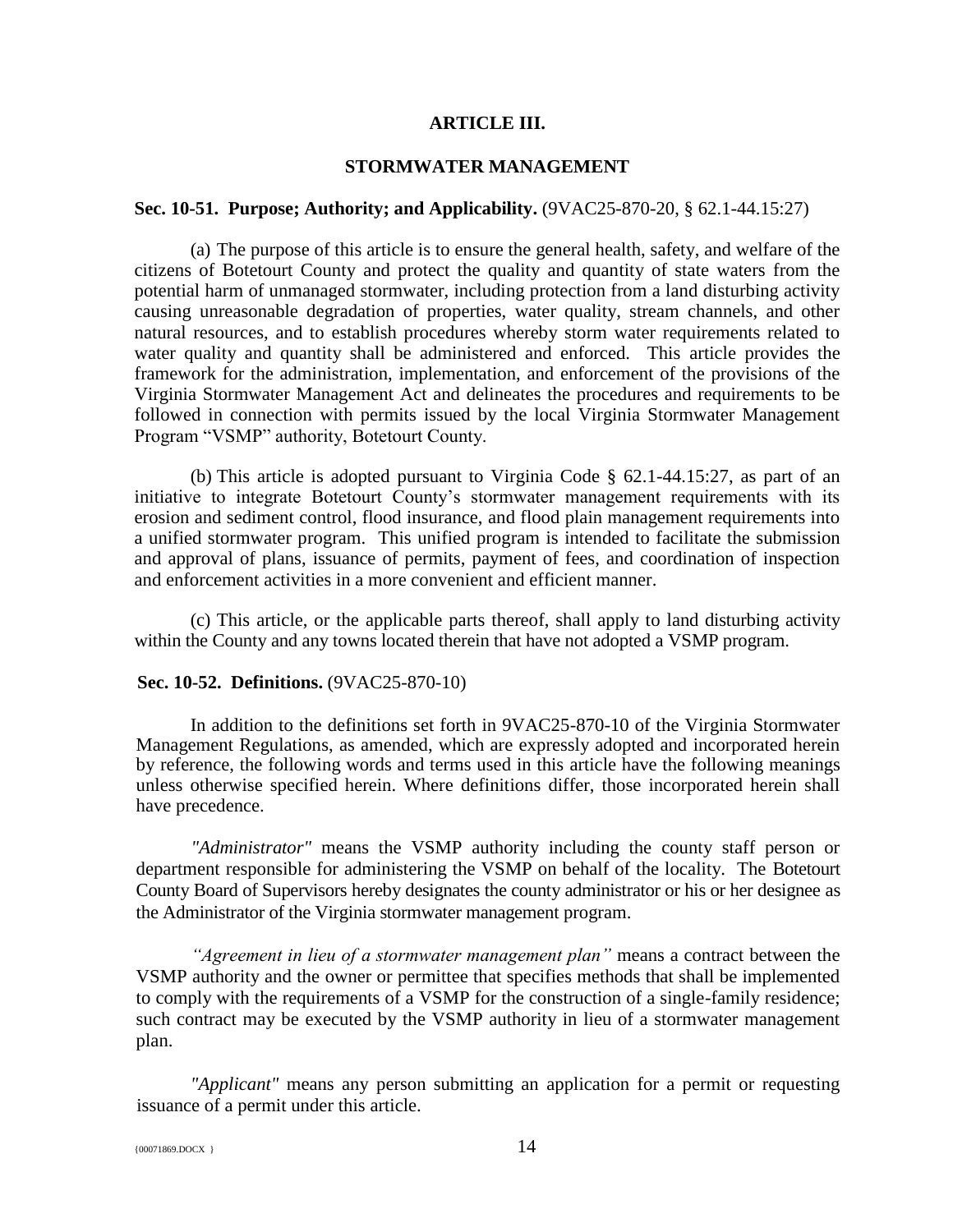*"Best management practice"* or "BMP" means schedules of activities, prohibitions of practices, including both structural and nonstructural practices, maintenance procedures, and other management practices to prevent or reduce the pollution of surface waters and groundwater systems from the impacts of land-disturbing activities.

*"Clean Water Act" or "CWA"* means the federal Clean Water Act (33 U.S.C §1251 et seq.), formerly referred to as the Federal Water Pollution Control Act or Federal Water Pollution Control Act Amendments of 1972, Public Law 92-500, as amended by Public Law 95-217, Public Law 95-576, Public Law 96-483, and Public Law 97-117, or any subsequent revisions thereto. *"Common plan of development or sale"* means a contiguous area where separate and distinct construction activities may be taking place at different times on difference schedules.

*"Control measure"* means any best management practice or stormwater facility, or other method used to minimize the discharge of pollutants to state waters.

*"County"* means the County of Botetourt.

*"Department"* means the Department of Environmental Quality.

*"Development"* means land disturbance and the resulting landform associated with the construction of residential, commercial, industrial, institutional, recreation, transportation or utility facilities or structures or the clearing of land for non-agricultural or non-silvicultural purposes.

*"General permit"* means the state permit titled GENERAL PERMIT FOR DISCHARGES OF STORMWATER FROM CONSTRUCTION ACTIVITIES found in Part XIV (9VAC25-880-1 et seq.) of the Regulations authorizing a category of discharges under the CWA and the Act within a geographical area of the Commonwealth of Virginia.

*"Land disturbance"* or *"land-disturbing activity"* means a man-made change to the land surface that potentially changes its runoff characteristics including clearing, grading, or excavation except that the term shall not include those exemptions specified in section 10- 53(b) of this article.

*"Layout* means a conceptual drawing sufficient to provide for the specified stormwater management facilities required at the time of approval.

*"Minor modification"* means an amendment to an existing general permit before its expiration not requiring extensive review and evaluation including, but not limited to, changes in EPA promulgated test protocols, increasing monitoring frequency requirements, changes in sampling locations, and changes to compliance dates within the overall compliance schedules. A minor general permit modification or amendment does not substantially alter general permit conditions, substantially increase or decrease the amount of surface water impacts, increase the size of the operation, or reduce the capacity of the facility to protect human health or the environment.

*"Operator"* means the owner or operator of any facility or activity subject to regulation under this article.

 ${15}$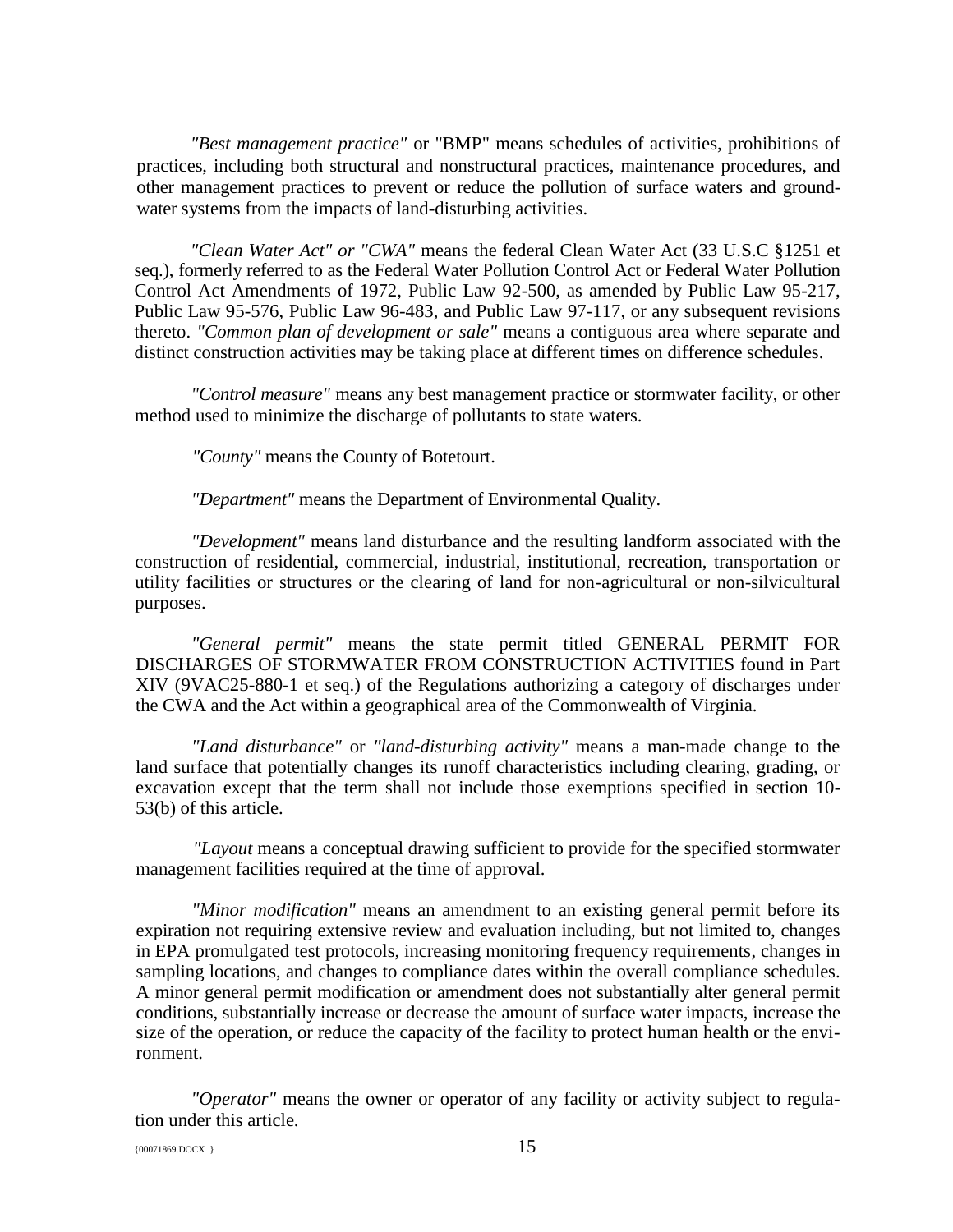*"Permit"* or *"VSMP Authority Permit"* means an approval to conduct a land-disturbing activity issued by the Administrator for the initiation of a land-disturbing activity, in accordance with this article, and which may only be issued after evidence of general permit coverage has been provided by the Department.

*"Permittee"* means the person to whom the VSMP Authority Permit is issued.

*"Person"* means any individual, corporation, partnership, association, state, municipality, commission, or political subdivision of a state, governmental body, including federal, state, or local entity as applicable, any interstate body or any other legal entity.

*"Regulations"* means the Virginia Stormwater Management Program (VSMP) Permit Regulations, 9VAC25-870, as amended.

*"Site"* means the land or water area where any facility or land-disturbing activity is physically located or conducted, including adjacent land used or preserved in connection with the facility or land-disturbing activity.

*"State"* means the Commonwealth of Virginia.

*"State Board"* means the Virginia State Water Control Board.

*"State permit"* means an approval to conduct a land-disturbing activity issued by the State Board in the form of a state stormwater individual permit or coverage issued under a state general permit or an approval issued by the State Board for stormwater discharges from an MS4. Under these state permits, the Commonwealth imposes and enforces requirements pursuant to the federal Clean Water Act and regulations, the Virginia Stormwater Management Act and the Regulations.

*"State Water Control Law"* means Chapter 3.1 (§62.1-44.2 et seq.) of Title 62.1 of the Code of Virginia.

*"State waters"* means all water, on the surface and under the ground, wholly or partially within or bordering the Commonwealth or within its jurisdiction, including wetlands.

*"Stormwater"* means precipitation that is discharged across the land surface or through conveyances to one or more waterways and that may include stormwater runoff, snow melt runoff, and surface runoff and drainage.

*"Stormwater management plan"* means a document(s) containing material describing methods for complying with the requirements of section 10-56 of this article

*"Stormwater Pollution Prevention Plan"* or *"SWPPP"* means a document that is prepared in accordance with good engineering practices and that identifies potential sources of pollutants that may reasonably be expected to affect the quality of stormwater discharges from the construction site, and otherwise meets the requirements of this article. In addition the document shall identify and require the implementation of control measures, and shall include, but not be limited to the inclusion of, or the incorporation by reference of, an approved erosion and sediment control plan, an approved stormwater management plan, and a pollution prevention plan.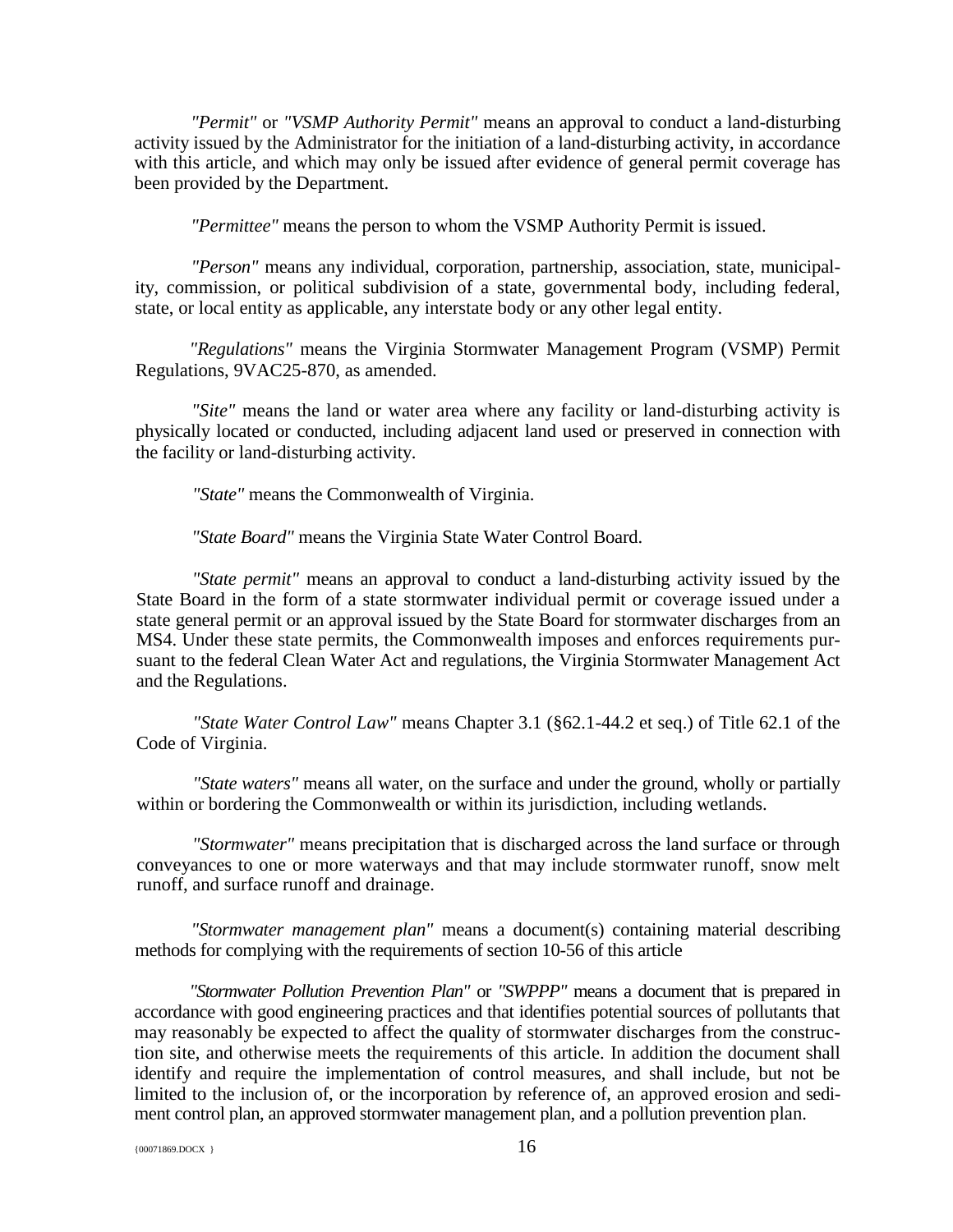*"Subdivision"* means the same as defined in "Chapter 21, Subdivisions" of the Code of Botetourt County, Virginia.

*"Total maximum daily load"* or *"TMDL"* means the sum of the individual wasteload allocations for point sources, load allocations for nonpoint sources, natural background loading and a margin of safety. TMDLs can be expressed in terms of either mass per time, toxicity, or other appropriate measure. The TMDL process provides for point versus nonpoint source tradeoffs.

*"Virginia Stormwater Management Act"* or *"Act"* means §§ 62.1-44.15:24 et seq., of Chapter 31 of Title 62.1 of the Code of Virginia.

*"Virginia Stormwater BMP Clearinghouse website"* means a website that contains detailed design standards and specifications for control measures that may be used in Virginia to comply with the requirements of the Virginia Stormwater Management Act and associated regulations.

*"Virginia Stormwater Management Program" or "VSMP"* means a program approved by the State Board after September 13, 2011, that has been established by a locality to manage the quality and quantity of runoff resulting from land-disturbing activities and shall include such items as local ordinances, rules, permit requirements, annual standards and specifications, policies and guidelines, technical materials, and requirements for plan review, inspection, enforcement, where authorized in this article, and evaluation consistent with the requirements of this article and associated regulations.

*"Virginia Stormwater Management Program authority"* or *"VSMP authority"* means an authority approved by the State Board after September 13, 2011, to operate a Virginia Stormwater Management Program.

## **Sec. 10-53. Stormwater Permit Requirement; Exemptions.**

(a) Except as provided herein, no person may engage in any land-disturbing activity within the County, including the towns therein, until a VSMP authority permit has been issued by the Administrator in accordance with the provisions of this article.

(b) Notwithstanding any other provisions of this article, the following activities are exempt, unless otherwise required by federal law:

(1) Permitted surface or deep mining operations and projects, or oil and gas operations and projects conducted under the provisions of Title 45.1 of the Code of Virginia;

(2) Clearing of lands specifically for agricultural purposes and the management, tilling, planting, or harvesting of agricultural, horticultural, or forest crops, livestock feedlot operations, or as additionally set forth by the State Board in regulations, including engineering operations as follows: construction of terraces, terrace outlets, check dams, desilting basins, dikes, ponds, ditches, strip cropping, lister furrowing, contour cultivating, contour furrowing, land drainage, and land irrigation; however, this exception shall not apply to harvesting of forest crops unless the area on which harvesting occurs is reforested artificially or naturally in accordance with the provisions of Chapter 11 (§ 10.1-1100 et seq.) of Title 10.1 of the Code of Virginia or is converted to bona fide agricultural or improved pasture use as described in subsection B of § 10.1-1163 of Article 9 of Chapter 11 of Title 10.1 of the Code of Virginia;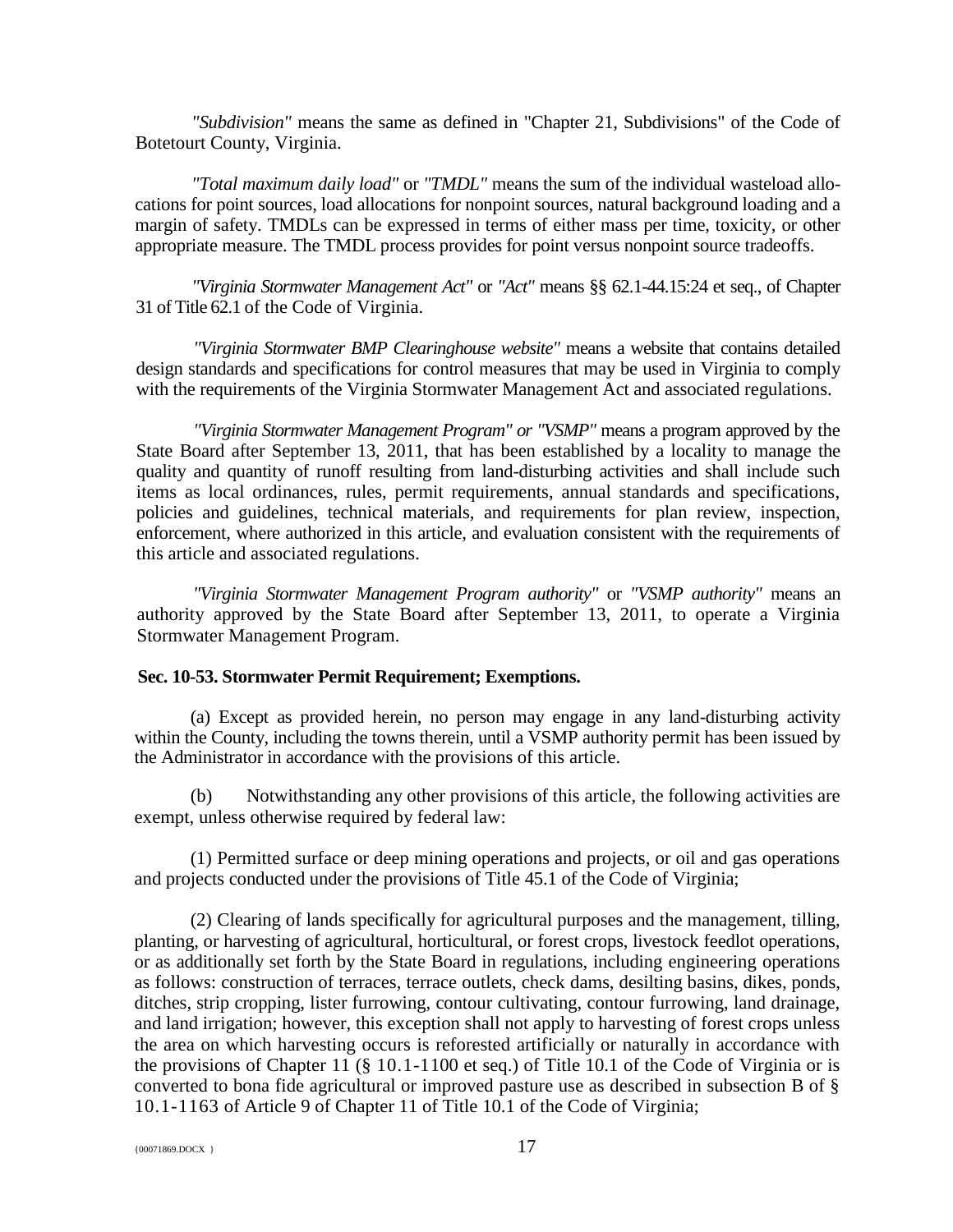(3) Single-family residences separately built and disturbing less than one acre and not part of a larger common plan of development or sale, including additions or modifications to existing single-family detached residential;

(4) Land disturbing activities that disturb less than one acre of land area except for activities that are part of a larger common plan of development or sale that is one acre or greater of disturbance;

(5) Discharges to a sanitary sewer or a combined sewer system;

(6) Activities under a State or federal reclamation program to return an abandoned property to an agricultural or open land use;

(7) Routine maintenance that is performed to maintain the original line and grade, hydraulic capacity, or original construction of the project. The paving of an existing road with a compacted or impervious surface and reestablishment of existing associated ditches and shoulders shall be deemed routine maintenance if performed in accordance with this subsection; and

(8) Conducting land-disturbing activities in response to a public emergency where the related work requires immediate authorization to avoid imminent endangerment to human health or the environment. In such situations, the Administrator shall be advised of the disturbance within seven days of commencing the land-disturbing activity and compliance with the administrative requirements of subsection (a) is required within 30 days of commencing the land-disturbing activity.

# **Sec. 10-54. Stormwater Management Program Established; Submission and Approval of Plans; Prohibitions.**

(a) Pursuant to § 62.1-44.15:27 of the Code of Virginia, Botetourt County hereby establishes a Virginia stormwater management program for land-disturbing activities and adopts the applicable Regulations that specify standards and specifications for VSMPs promulgated by the State Board for the purposes set out in section 10-51 of this article. No person shall conduct any land-disturbing activity until he has submitted a permit application to the VSMP authority that includes a state VSMP permit registration statement, if such statement is required, and, after July 1, 2014, a stormwater management plan or an executed agreement in lieu of a stormwater management plan, and has obtained VSMP authority approval to begin land disturbance.

(b) No VSMP authority permit shall be issued by the Administrator, until the following items have been submitted to and approved by the Administrator as prescribed herein:

(1) A permit application that includes a general permit registration statement; however, a registration statement is not required for detached single-family home construction within or outside of a common plan of development or sale, but such single-family home construction must adhere to the requirements of the general permit.

(2) An erosion and sediment control plan approved in accordance with the Botetourt County Erosion and Sediment Control Ordinance, articles I and II of this Chapter; and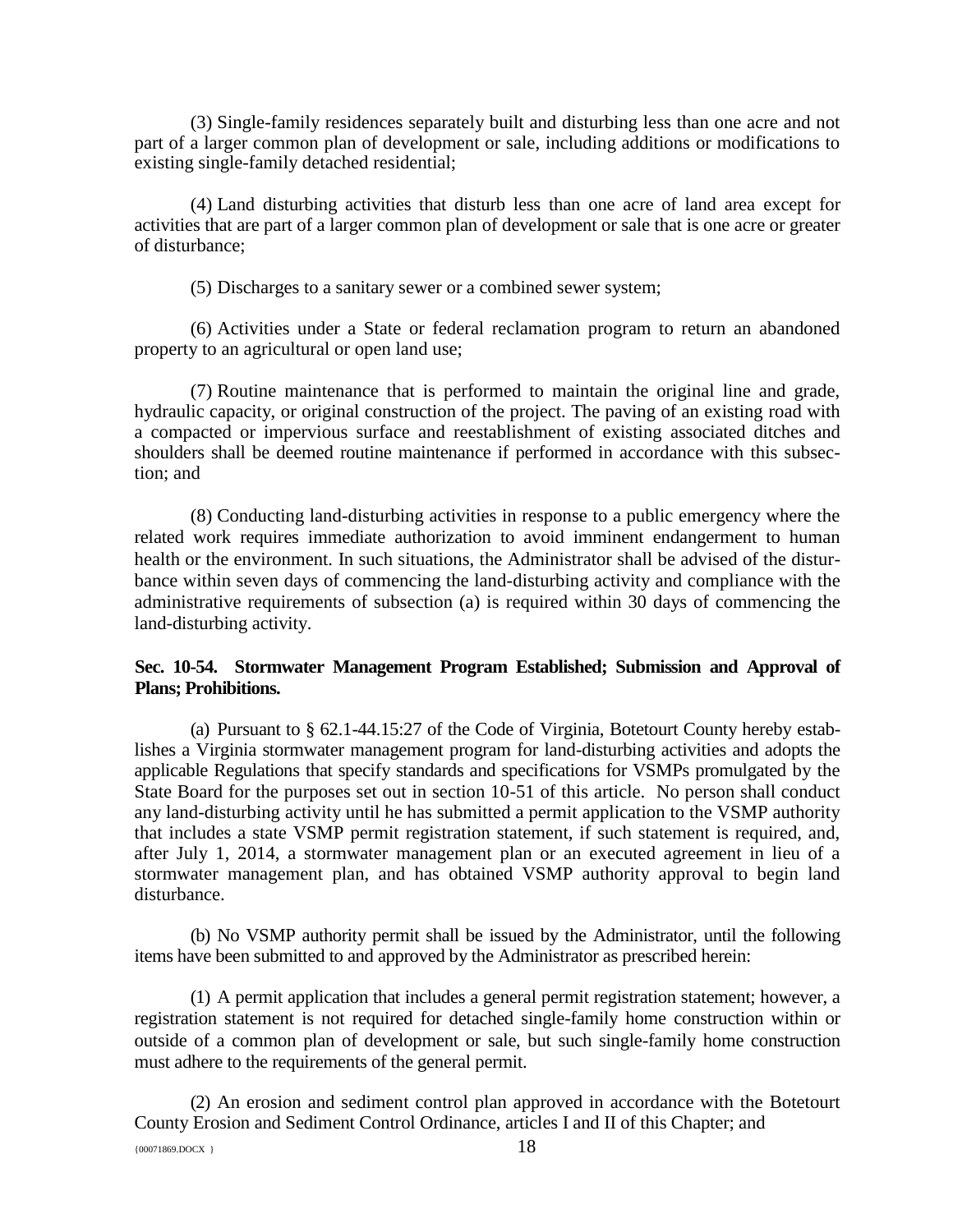(3) A stormwater management plan that meets the requirements of section 10-56 of this article.

(c) No VSMP authority permit shall be issued until evidence of general permit coverage is obtained.

(d) No VSMP authority permit shall be issued until the fees required to be paid pursuant to section 10-65, are received, and a reasonable performance bond required pursuant to section 10-66 of this article has been submitted.

(e) No VSMP authority permit shall be issued unless and until the permit application and attendant materials and supporting documentation demonstrate that all land clearing, construction, disturbance, land development and drainage will be done according to the approved permit.

(f) No grading, building or other local permit shall be issued for a property unless a VSMP authority permit has been issued by the Administrator.

## **Sec. 10-55. Stormwater Pollution Prevention Plan; Contents of Plans.**

(a) The Stormwater Pollution Prevention Plan (SWPPP) shall include the content specified by section 9VAC25-870-54 and must also comply with the requirements and general information set forth in section 9VAC25-880-70, section II [stormwater pollution prevention plan] of the general permit.

(b) The SWPPP shall be amended by the operator whenever there is a change in design, construction, operation, or maintenance that has a significant effect on the discharge of pollutants to state waters which is not addressed by the existing SWPPP.

(c) The SWPPP must be maintained by the operator at a central location onsite. If an onsite location is unavailable, notice of the SWPPP's location must be posted near the main entrance at the construction site. Operators shall make the SWPPP available for public review in accordance with section II of the general permit, either electronically or in hard copy.

### **Sec. 10-56. Stormwater Management Plan; Contents of Plan.**

(a) The Stormwater Management Plan, required in section 10-54 of this article, must apply the stormwater management technical criteria set forth in section 10-59 of this article to the entire land-disturbing activity. Individual lots in new residential, commercial, or industrial developments shall not be considered separate land disturbing activities. The stormwater management plan must consider all sources of surface runoff and all sources of subsurface and groundwater flows converted to surface runoff, and include the following information:

(1) Information on the type and location of stormwater discharges; information on the features to which stormwater is being discharged including surface waters or karst features, if present, and the predevelopment and postdevelopment drainage areas;

(2) Contact information including the name, address, and telephone number of the owner and the tax reference number and parcel number of the property or properties affected;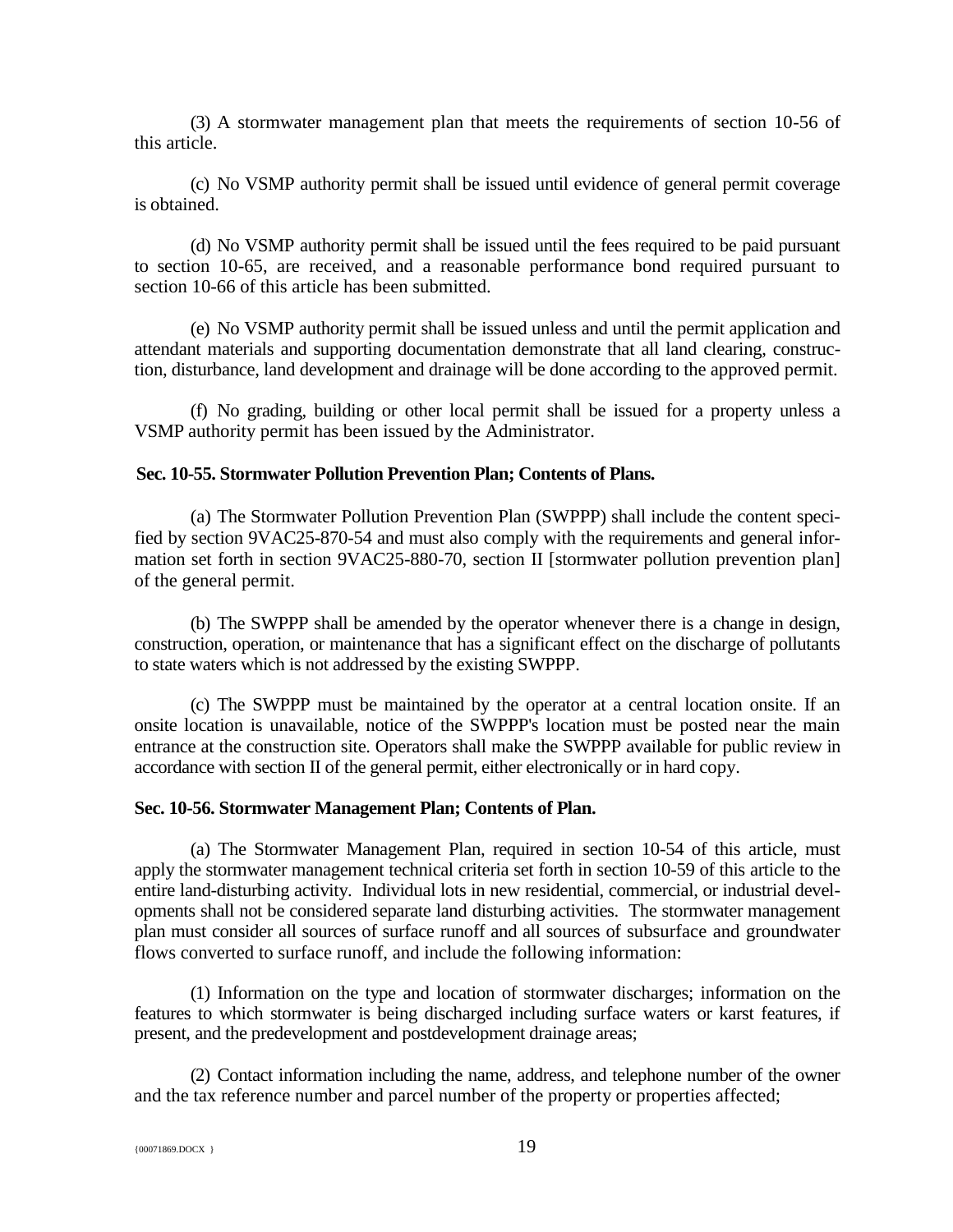(3) A narrative that includes a description of current site conditions and final site conditions;

(4) A general description of the proposed stormwater management facilities and the mechanism through which the facilities will be operated and maintained after construction is complete;

(5) Information on the proposed stormwater management facilities, including:

- (i) The type of facilities;
- (ii) Location, including geographic coordinates; (iii) Acres treated; and
- (iii) The surface waters or karst features, if present, into which the facility will discharge.

(6) Hydrologic and hydraulic computations, including runoff characteristics;

(7) Documentation and calculations verifying compliance with the water quality and quantity requirements of section 10-59 of this article.

(8) A map or maps of the site that depicts the topography of the site and includes:

- (i) All contributing drainage areas;
- (ii) Existing streams, ponds, culverts, ditches, wetlands, other water bodies, and floodplains;
- (iii) Soil types, geologic formations if karst features are present in the area, forest cover, and other vegetative areas;
- (iv) Current land use including existing structures, roads, and locations of known utilities and easements;
- (v) Sufficient information on adjoining parcels to assess the impacts of stormwater from the site on these parcels;
- (vi) The limits of clearing and grading, and the proposed drainage patterns on the site;
- (vii) Proposed buildings, roads, parking areas, utilities, and stormwater management facilities; and
- (viii) Proposed land use with tabulation of the percentage of surface area to be adapted to various uses, including but not limited to planned locations of utilities, roads, and easements.

(b) If an operator intends to meet the water quality and/or quantity requirements set forth in section 10-59 of this article through the use of off-site compliance options, where applicable, then a letter of availability from the off-site provider must be included. Approved off-site options must achieve the necessary nutrient reductions prior to the commencement of the applicant's land-disturbing activity except as otherwise allowed by § 62.1-44.15:35 of the Code of Virginia.

(c) Elements of the stormwater management plans that include activities regulated under Chapter 4 (§54.1-400 et seq.) of Title 54.1 of the Code of Virginia shall be appropriately sealed and signed by a professional registered in the Commonwealth of Virginia pursuant to Article 1 (§ 54.1-400 et seq.) of Chapter 4 of Title 54.1 of the Code of Virginia.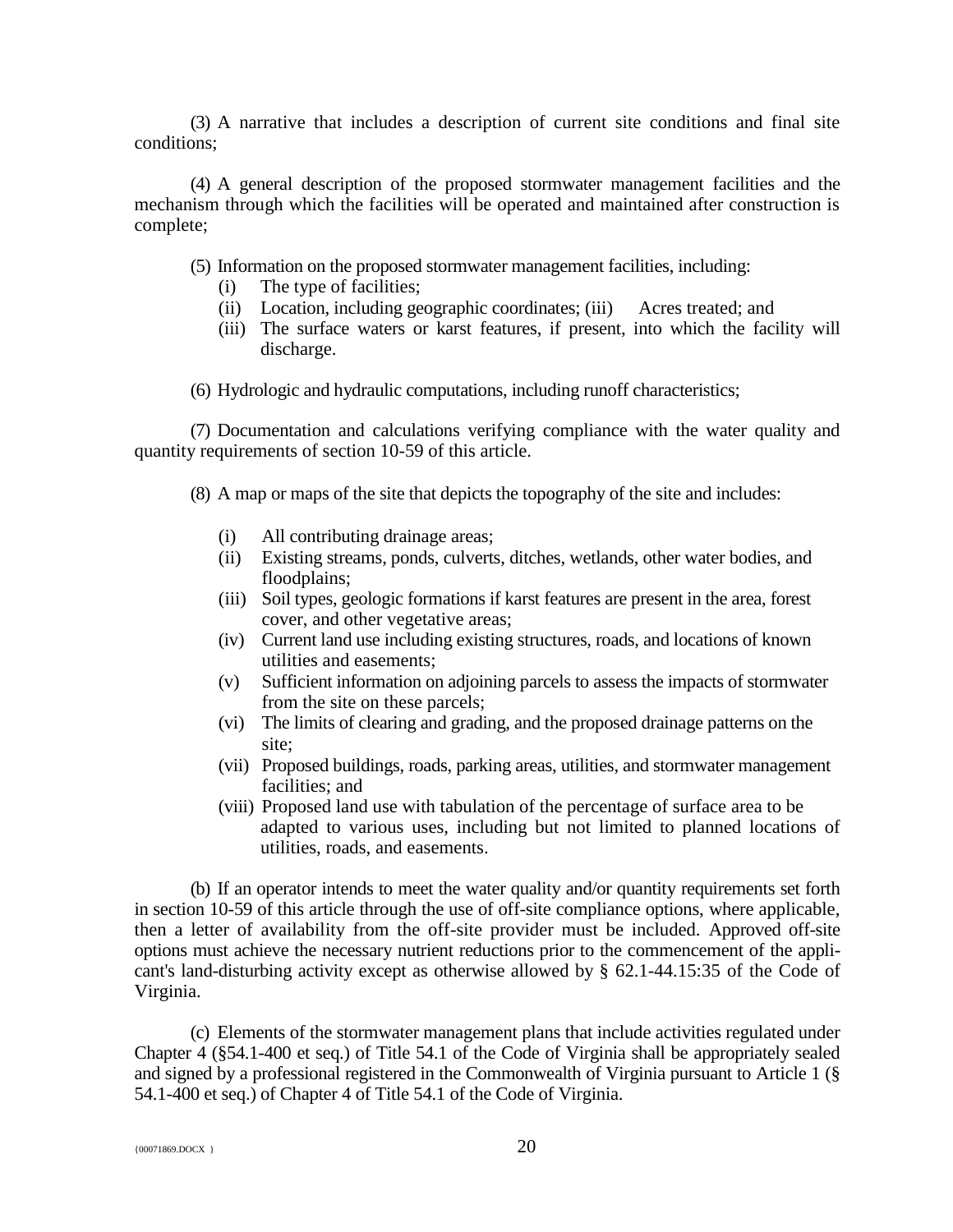(d) A construction record drawing for permanent stormwater management facilities shall be submitted to the Administrator. The construction record drawing shall be appropriately sealed and signed by a professional registered in the Commonwealth of Virginia, certifying that the stormwater management facilities have been constructed in accordance with the approved plan.

(e) A stormwater management plan approved by the VSMP authority for residential, commercial, or an industrial subdivision shall remain in effect and govern the development of individual parcels within the plan regardless of changes in ownership.

### **Sec. 10-57. Pollution Prevention Plan; Contents of Plans.**

(a) Pollution Prevention Plan, required by 9VAC25-870-56, shall be developed, implemented, and updated as necessary and must detail the design, installation, implementation, and maintenance of effective pollution prevention measures to minimize the discharge of pollutants. At a minimum, such measures must be designed, installed, implemented, and maintained to:

(1) Minimize the discharge of pollutants from equipment and vehicle washing, wheel wash water, and other wash waters. Wash waters must be treated in a sediment basin or alternative control that provides equivalent or better treatment prior to discharge;

(2) Minimize the exposure of building materials, building products, construction wastes, trash, landscape materials, fertilizers, pesticides, herbicides, detergents, sanitary waste, and other materials present on the site to precipitation and to stormwater; and

(3) Minimize the discharge of pollutants from spills and leaks and implement chemical spill and leak prevention and response procedures.

(b) The pollution prevention plan shall include effective best management practices to prohibit the following discharges:

(1) Wastewater from washout of concrete, unless managed by an appropriate control;

(2) Wastewater from washout and cleanout of stucco, paint, form release oils, curing compounds, and other construction materials;

(3) Fuels, oils, or other pollutants used in vehicle and equipment operation and maintenance; and

(4) Soaps or solvents used in vehicle and equipment washing.

(c) Discharges from dewatering activities, including discharges from dewatering of trenches and excavations, are prohibited unless managed by appropriate controls.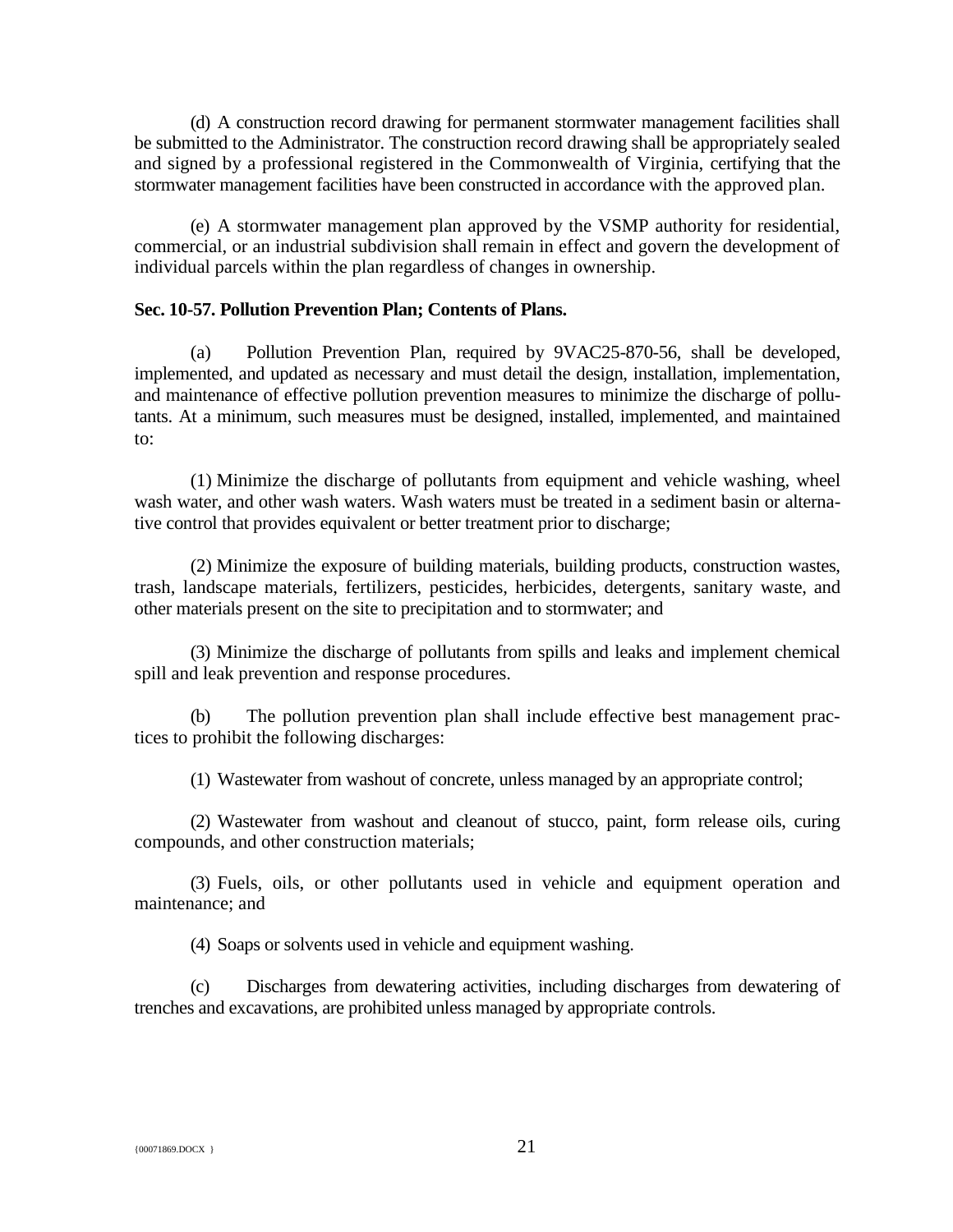## **Sec. 10-58. Review of Stormwater Management Plan.**

(a) The Administrator or any duly authorized agent of the Administrator shall review stormwater management plans and shall approve or disapprove a stormwater management plan according to the following:

(1) The Administrator shall determine the completeness of a plan in accordance with section 10-56 of this article, and shall notify the applicant, in writing, of such determination, within 15 calendar days of receipt. If the plan is deemed to be incomplete, the above written notification shall contain the reasons the plan is deemed incomplete.

(2) The Administrator shall have an additional 60 calendar days from the date of the communication of completeness to review the plan, except that if a determination of completeness is not made within the time prescribed in subdivision (1), then plan shall be deemed complete and the Administrator shall have 60 calendar days from the date of submission to review the plan.

(3) The Administrator shall review any plan that has been previously disapproved, within 45 calendar days of the date of resubmission.

(4) During the review period, the plan shall be approved or disapproved and the decision communicated in writing to the person responsible for the land-disturbing activity or his designated agent. If the plan is not approved, the reasons for not approving the plan shall be provided in writing. Approval or denial shall be based on the plan's compliance with the requirements of this article.

(5) If a plan meeting all requirements of this article is submitted and no action is taken within the time provided above in subdivision (2) for review, the plan shall be deemed approved.

(b)Approved stormwater plans may be modified as follows:

(1) Modifications to an approved stormwater management plan shall be allowed only after review and written approval by the Administrator. The Administrator shall have 60 calendar days to respond in writing either approving or disapproving such request.

(2) The Administrator may require that an approved stormwater management plan be amended, within a time prescribed by the Administrator, to address any deficiencies noted during inspection.

(c)The Administrator shall require the submission of a construction record drawing for permanent stormwater management facilities. The Administrator may elect not to require construction record drawings for stormwater management facilities for which recorded maintenance agreements are not required pursuant to section 10-60 (b).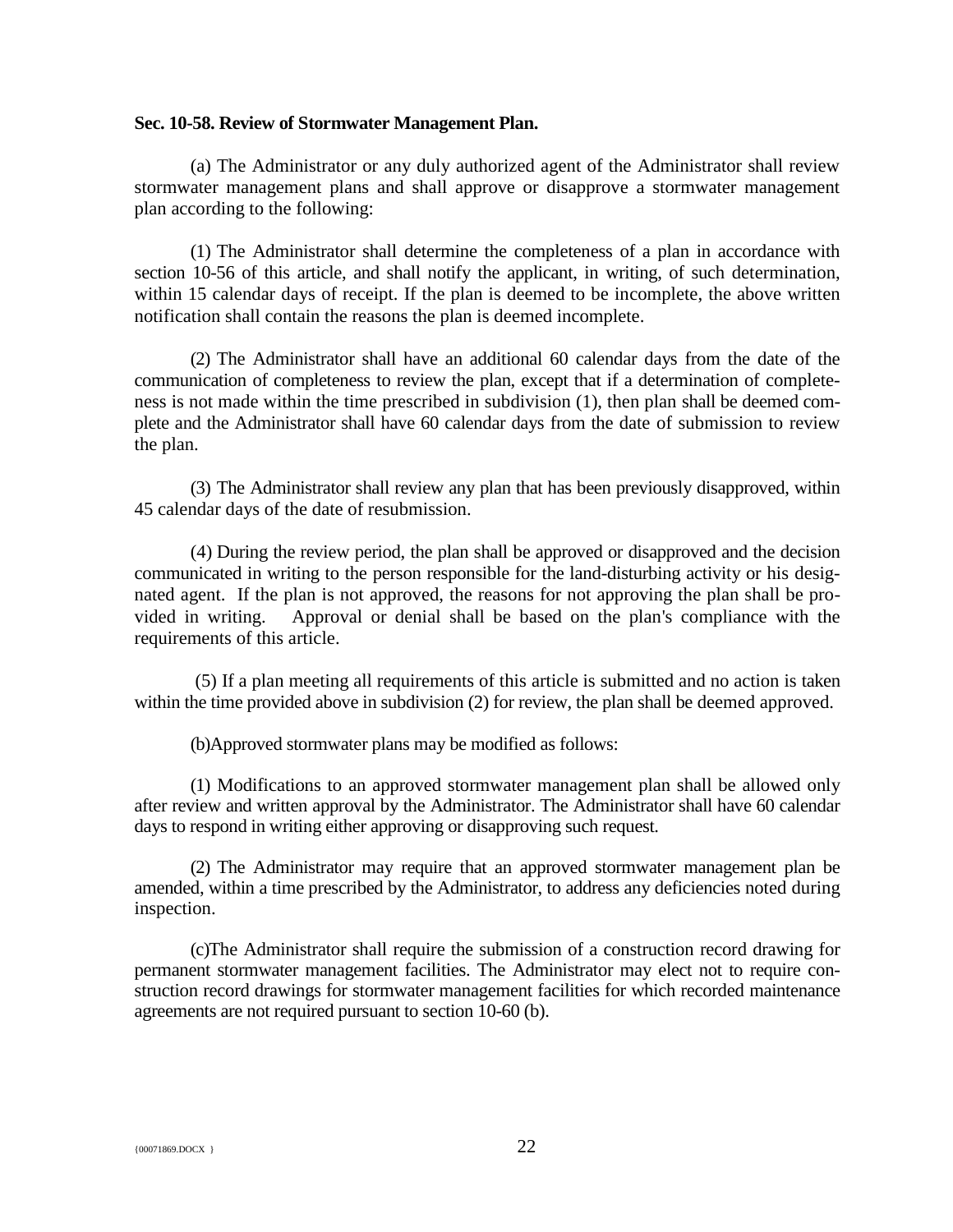### **Sec. 10-59. Technical Criteria for Regulated Land Disturbing Activities: Grandfathering**

For technical criteria, adhere to the technical criteria provisions of the Regulations as shown in subsection (a) below. Such state technical criteria or more stringent local standards may be enforceable through this article as amended.

(a) To protect the quality and quantity of state water from the potential harm of unmanaged stormwater runoff resulting from land-disturbing activities, the Locality hereby adopts the technical criteria for regulated land-disturbing activities set forth in Part II B of the Regulations, as amended, expressly to include 9VAC25-870-62 [applicability]; 9VAC25-870- 63 [water quality design criteria requirements]; 9VAC25-870-65 [water quality compliance]; 9VAC25-870-66 [water quantity]; 9VAC25-870-69 [offsite compliance options]; 9VAC25-870- 72 [design storms and hydro logic methods]; 9VAC25-870-74 [stormwater harvesting]; 9VAC25- 870-76 [linear development project]; and, 9VAC-25-870-85 [stormwater management impoundment structures or facilities]; 9VAC25-870-92[comprehensive stormwater management plans]; and as set forth in Part IIC of the Regulations including, 9VAC25-870-93 [definitions]; 9VAC25-870-96 [water quality]; 9VAC25-870-97 [stream channel erosion]; 9VAC25- 870-98 [flooding]; 9VAC25-870-99 [regional watershed-wide stormwater management plans]; which shall apply to all land-disturbing activities regulated pursuant to this article, except as expressly set forth in subsection (b) of this section.

(b) Any land-disturbing activity shall be considered grandfathered by the Administrator and subject to the technical criteria of Part II C of the Regulations (but not Part II B), provided:

(1) A proffered or conditional zoning plan, zoning with a plan of development, preliminary or final subdivision plat, preliminary or final site plan, or any document determined by the Administrator to be equivalent thereto (i) was approved by the County prior to July 1, 2012, (ii) provided a layout as defined in 9VAC25-870-10, (iii) will comply with Part II C technical criteria of the Regulations, and (iv) has not been subsequently modified or amended in a manner resulting in an increase in the amount of phosphorus leaving each point of discharge, and such that there is no increase in the volume or rate of runoff;

(2) A state permit has not been issued prior to July 1, 2014; and

(3) Land disturbance did not commence prior to July 1, 2014.

(c) Locality, state, and federal projects shall be considered grandfathered by the Administrator and shall be subject to the technical criteria of Part II C of the Regulations, provided:

(1) There has been an obligation of locality, state, or federal funding, in whole or in part, prior to July 1, 2012, or the department has approved a stormwater management plan prior to July 1, 2012;

(2) A state permit has not been issued prior to July 1, 2014; and

(3) Land disturbance did not commence prior to July 1, 2014.

{00071869.DOCX } 23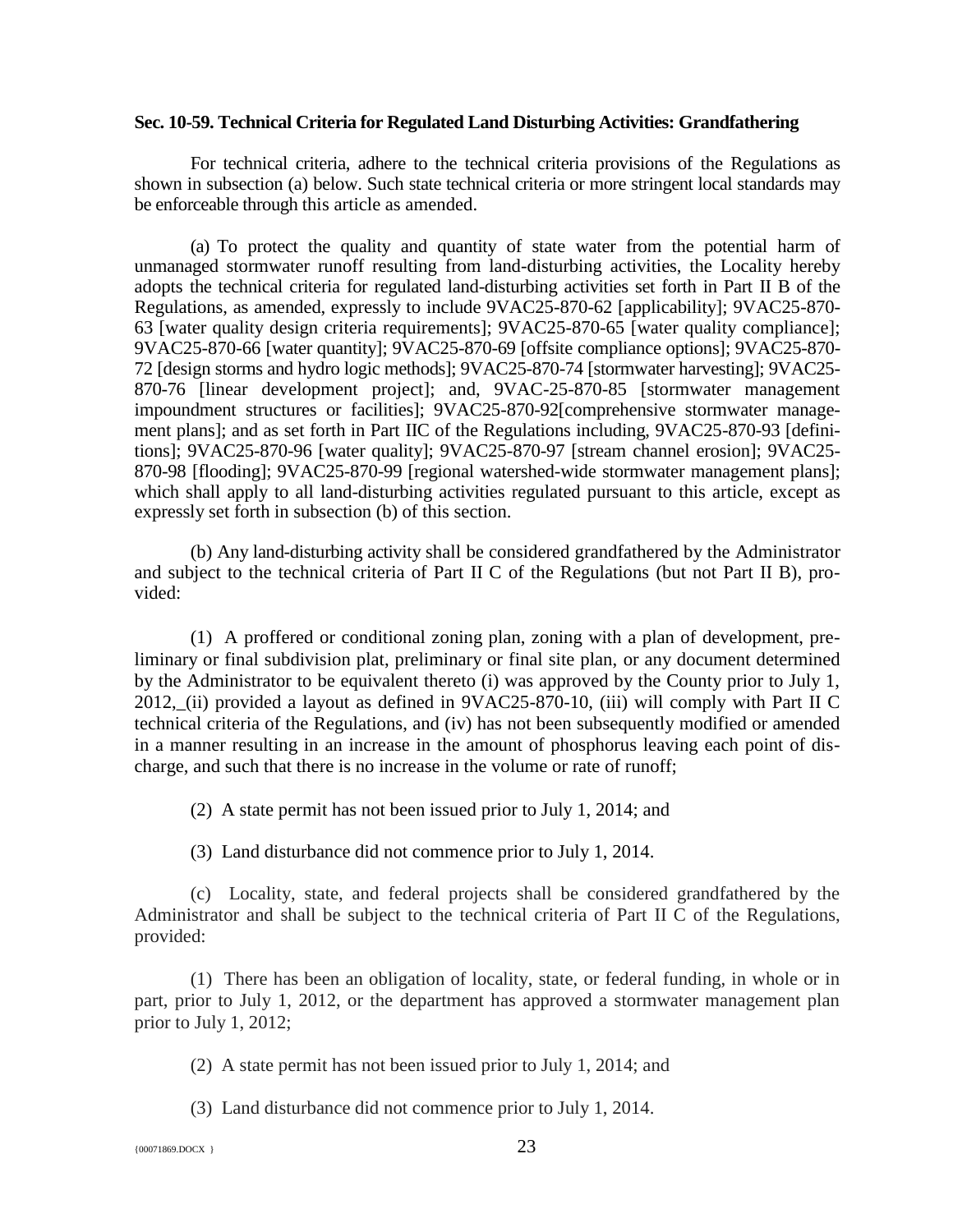(d) Land-disturbing activities grandfathered under subsections (b) and (c) above, shall remain subject to the technical criteria of Part II C of the Regulations for one additional state permit cycle. After such time, portions of the project not under construction shall become subject to any new technical criteria adopted by the board.

(e) In cases where governmental bonding or public debt financing has been issued for a project prior to July 1, 2012, such project shall be subject to the technical requirements Part IIC of the Regulations.

(f) The Administrator may grant exceptions to the technical requirements of Part II B or Part II C of the Regulations, provided that (i) the exception is the minimum necessary to afford relief, (ii) reasonable and appropriate conditions are imposed so that the intent of the Act, the Regulations, and this article are preserved, (iii) granting the exception will not confer any special privileges that are denied in other similar circumstances, and (iv) exception requests are not based upon conditions or circumstances that are self-imposed or self-created. Economic hardship alone is not sufficient reason to grant an exception from the requirements of this article.

(1) Exceptions to the requirement that the land-disturbing activity obtain required VSMP authority permit shall not be given by the Administrator, nor shall the Administrator approve the use of a BMP not found on the Virginia Stormwater BMP Clearinghouse Website, or any other control measure duly approved by the Director.

(2) Exceptions to requirements for phosphorus reductions shall not be allowed unless offsite options otherwise permitted pursuant to 4VAC50-60-69 have been considered and found not available.

(g) Nothing in this section shall preclude an operator from constructing to a more stringent standard at their discretion.

### **Sec. 10-60. Long-Term maintenance of Permanent Stormwater Facilities**

(a) The Administrator shall require the provision of long-term responsibility for and maintenance of stormwater management facilities and other techniques specified to manage the quality and quantity of runoff. Such requirements shall be set forth in an instrument recorded in the local land records prior to general permit termination or earlier as required by the Administrator and shall at a minimum:

(1) Be submitted to the Administrator for review and approval prior to the approval of the stormwater management plan;

(2) Be stated to run with the land;

(3) Provide for all necessary access to the property for purposes of maintenance and regulatory inspections;

 ${^{(00071869. \text{DOC} \choose 1}}$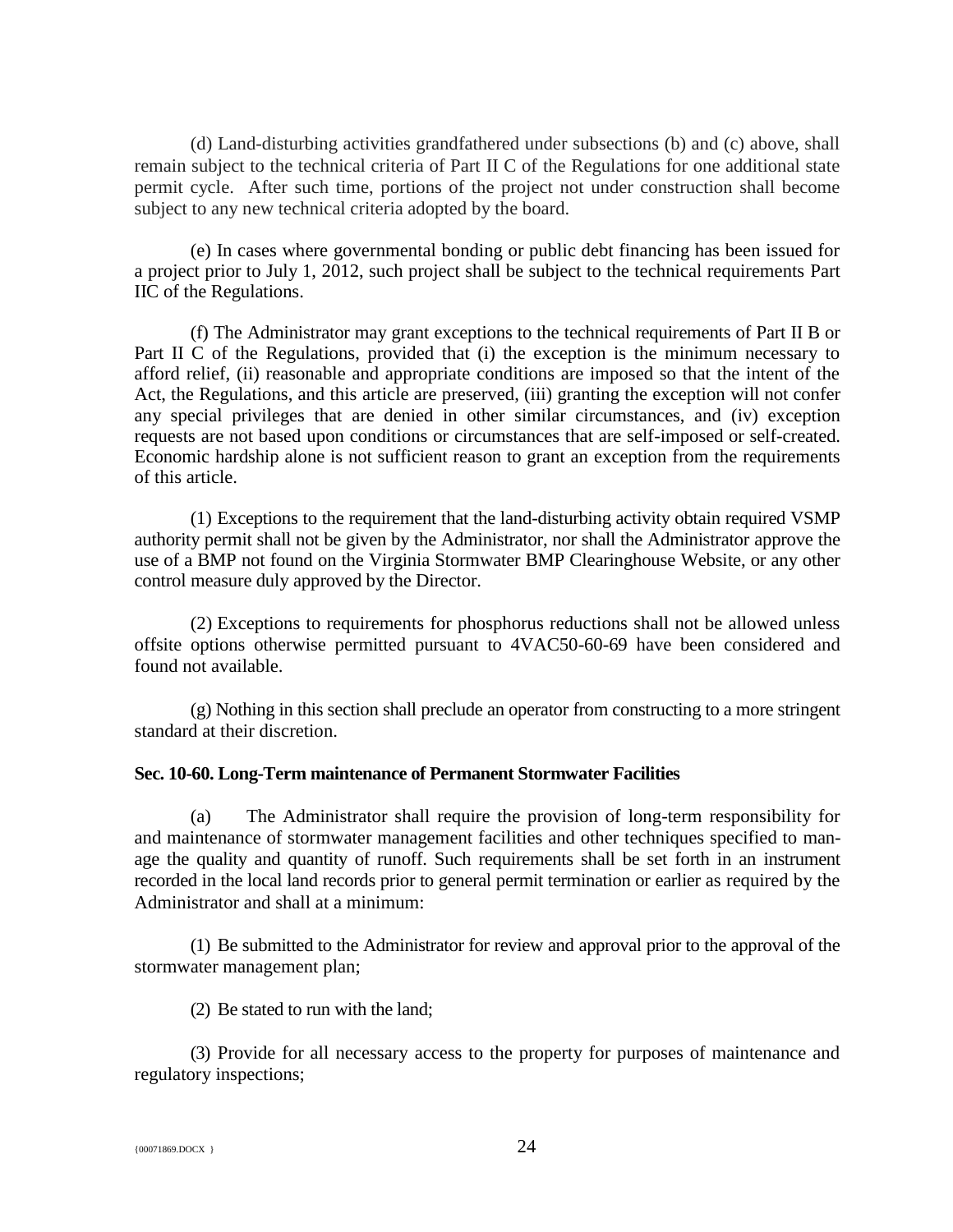(4) Provide for inspections and maintenance and the submission of inspection and maintenance reports to the Administrator; and

(5) Be enforceable by all appropriate governmental parties.

(b) At the discretion of the Administrator, such recorded instruments need not be required for stormwater management facilities designed to treat stormwater runoff primarily from an individual residential lot on which they are located, provided it is demonstrated to the satisfaction of the Administrator that future maintenance of such facilities will be addressed through an enforceable mechanism at the discretion of the Administrator.

(c) If a recorded instrument is not required pursuant to subsection 10-60 (b), the Administrator shall develop a strategy for addressing maintenance of stormwater management facilities designed to treat stormwater runoff primarily from an individual residential lot on which they are located. Such a strategy may include periodic inspections, homeowner outreach and education, or other method targeted at promoting the long-term maintenance of such facilities. Such facilities shall not be subject to the requirement for an inspection to be conducted by the Administrator or any duly authorized agent of the Administrator.

## **Sec. 10-61. Monitoring and Inspections.**

(a) The Administrator or any duly authorized agent of the Administrator shall inspect the land-disturbing activity during construction for:

(1) Compliance with the approved erosion and sediment control plan;

(2) Compliance with the approved stormwater management plan;

(3) Development, updating, and implementation of a pollution prevention plan; and

(4) Development and implementation of any additional control measures necessary to address a TMDL.

(b) The Administrator or any duly authorized agent of the Administrator may, at reasonable times and under reasonable circumstances, enter any establishment or upon any property, public or private, for the purpose of obtaining information or conducting surveys or investigations necessary in the enforcement of the provisions of this article.

(c) In accordance with a performance bond with surety, cash escrow, letter of credit, any combination thereof, or such other legal arrangement or instrument, the Administrator may also enter any establishment or upon any property, public or private, for the purpose of initiating or maintaining appropriate actions which are required by the permit conditions associated with a land-disturbing activity when a permittee, after proper notice, has failed to take acceptable action within the time specified.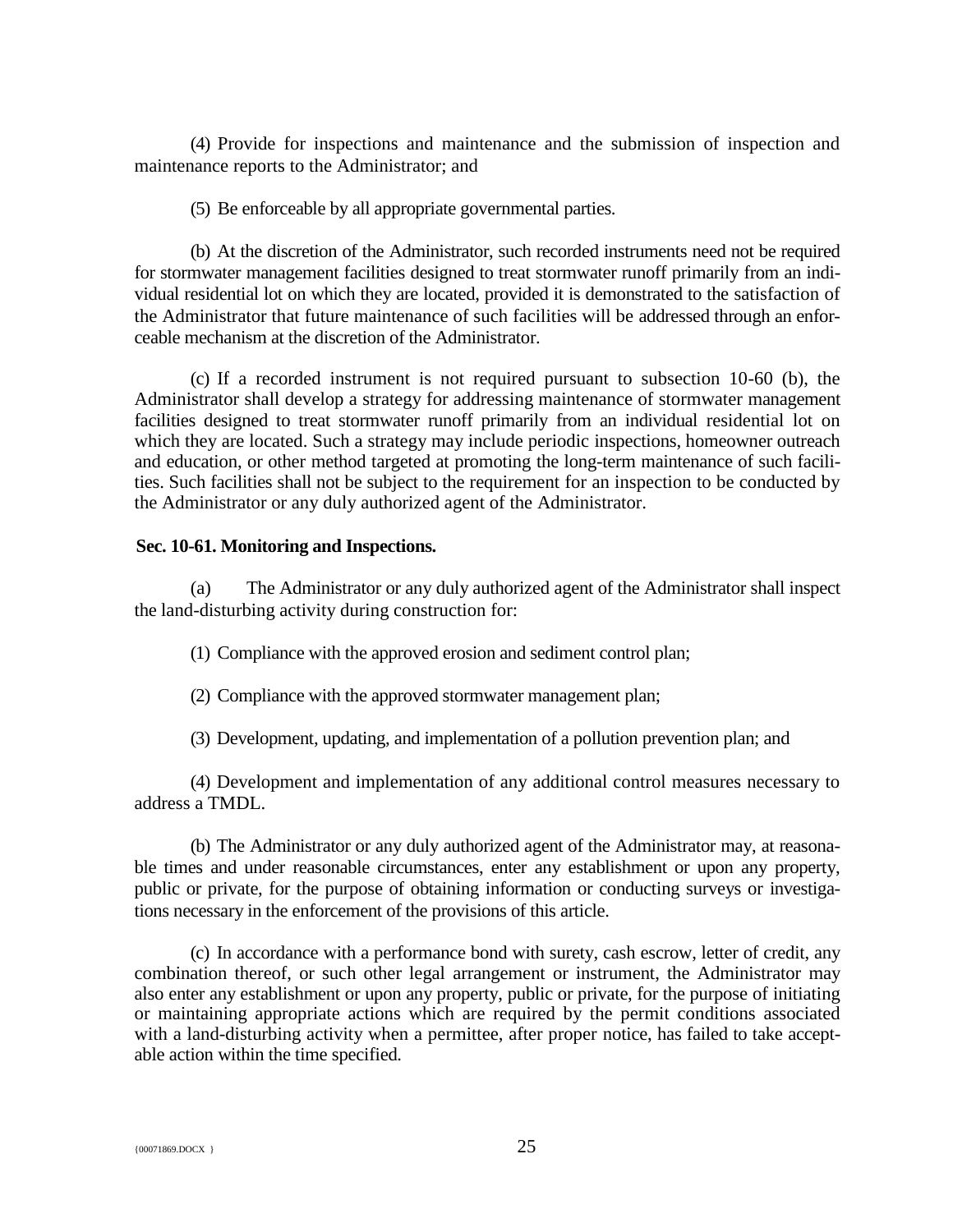(d) Pursuant to § 62.1-44.15:40 of the Code of Virginia, and subject to provisions therein regarding protection of specified confidential information, the Administrator may require every VSMP authority permit applicant or permittee, or any such person subject to VSMP authority permit requirements under this article, to furnish when requested such application materials, plans, specifications, and other pertinent information as may be necessary to determine the effect of his discharge on the quality of state waters, or such other information as may be necessary to accomplish the purposes of this article.

(e) Post-construction inspections of stormwater management facilities required by the provisions of this article shall be conducted by the Administrator or any duly authorized agent of the Administrator pursuant to the Locality's adopted and State Board approved inspection program, and shall occur, at minimum, at least once every five (5) years except as may otherwise be provided for in section 10-60.

## **Sec. 10-62. Hearings.**

When holding hearings under this article, the county shall do so in a manner consistent with local hearing procedures. Specifically:

(a) Any permit applicant, permittee, or other person subject to the requirements herein, aggrieved by any action of the county taken without a formal hearing, or by inaction of the county, may demand in writing a formal hearing by the building code of appeals causing such grievance, provided a petition requesting such hearing is filed with the Administrator within 30 days after notice of such action is given by the Administrator.

(b) The hearings held under this section shall be conducted by the building code of appeals at a regular or special meeting of the building code of appeals; or by at least one member of the building code of appeals designated by the building code of appeals to conduct such hearings on behalf of the building code of appeals at any other time and place authorized by the building code of appeals.

(c) A verbatim record of the proceedings of such hearings shall be taken and filed with the building code of appeals. Depositions may be taken and read as in actions at law.

(d) The building code of appeals or its designated member, as the case may be, shall have power to issue subpoenas and subpoenas duces tecum, and at the request of any party shall issue such subpoenas. The failure of a witness without legal excuse to appear or to testify or to produce documents shall be acted upon by the local governing body, or its designated member, whose action may include the procurement of an order of enforcement from the circuit court. Witnesses who are subpoenaed shall receive the same fees and reimbursement for mileage as in civil actions.

#### **Sec. 10-63. Appeal.**

(a) Any applicant under the provision of this chapter who is aggrieved by any action of the county or its agent in disapproving plans submitted pursuant to this chapter shall have the right to apply for and receive a review of such action by the building code board of appeals provided an appeal is filed within thirty (30) days from the date of the action. Any applicant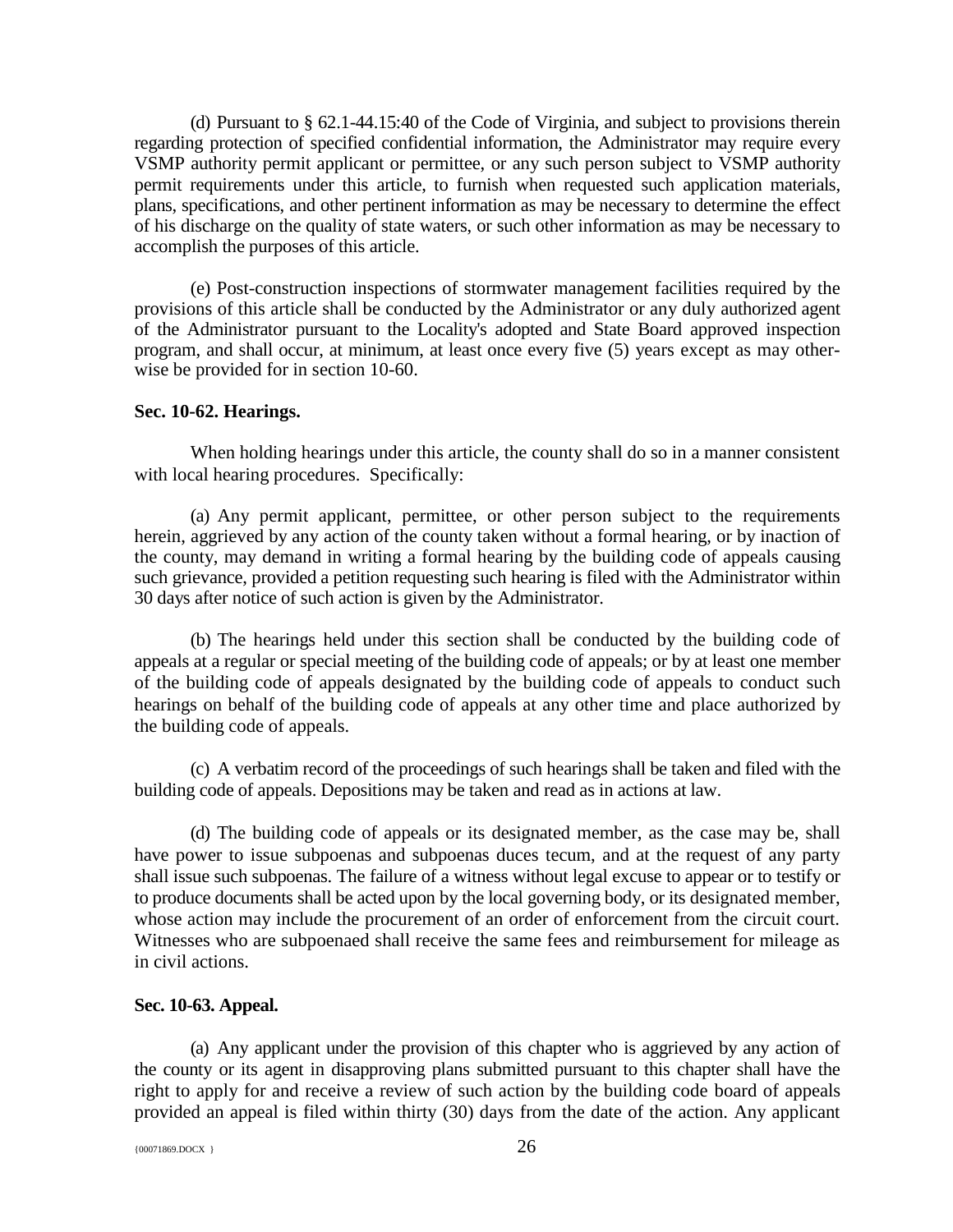who seeks an appeal hearing before the building code board of appeals shall be heard at the next regularly scheduled meeting of the building code board of appeals, provided that the building code board of appeals and other involved parties have at least thirty (30) days' prior notice. In reviewing the county or its agent's actions, the building code board of appeals shall consider evidence and options presented by the aggrieved applicant and the county. After considering the evidence and opinions, the building code board of appeals may affirm, reverse or modify the action. The building code board of appeals' decision shall be final, subject only to review by the Circuit Court of Botetourt County.

(b) Final decisions of the building code board of appeals under this chapter shall be subject to review by the Botetourt County Circuit Court, provided an appeal is filed within thirty (30) days from the date of any written decision adversely affecting the rights, duties or privileges of the person engaging in or proposing to engage in land-disturbing activities. Unless otherwise provided by law, the Circuit Court shall conduct such review in accordance with the standards established in Virginia Code § 2.2-4027, and the decisions of the Circuit Court shall be subject to review by the Court of Appeals.

## **Sec. 10-64. Enforcement.**

(a) If the Administrator determines that there is a failure to comply with the VSMP authority permit conditions or determines there is an unauthorized discharge, notice shall be served upon the permittee or person responsible for carrying out the permit conditions by any of the following: verbal warnings and inspection reports, notices of corrective action, consent special orders, and notices to comply. Written notices shall be served by registered or certified mail to the address specified in the permit application or by delivery at the site of the development activities to the agent or employee supervising such activities.

(1) The notice shall specify the measures needed to comply with the permit conditions and shall specify the time within which such measures shall be completed. Upon failure to comply within the time specified, a stop work order may be issued in accordance with subsection (b) or the permit may be revoked by the Administrator.

(2) If a permittee fails to comply with a notice issued in accordance with this section within the time specified, the Administrator may issue an order requiring the owner, permittee, person responsible for carrying out an approved plan, or the person conducting the land-disturbing activities without an approved plan or required permit to cease all land-disturbing activities until the violation of the permit has ceased, or an approved plan and required permits are obtained, and specified corrective measures have been completed. Such orders shall be issued in accordance with Botetourt County Stormwater Submittal Policy and Procedure. Such orders shall become effective upon service on the person by certified mail, return receipt requested, sent to his address specified in the land records of the locality, or by personal delivery by an agent of the Administrator. However, if the Administrator finds that any such violation is grossly affecting or presents an imminent and substantial danger of causing harmful erosion of lands or sediment deposition in waters within the watersheds of the Commonwealth or otherwise substantially impacting water quality, it may issue, without advance notice or hearing, an emergency order directing such person to cease immediately all land-disturbing activities on the site and shall provide an opportunity for a hearing, after reasonable notice as to the time and place thereof, to such person, to affirm, modify, amend, or cancel such emergency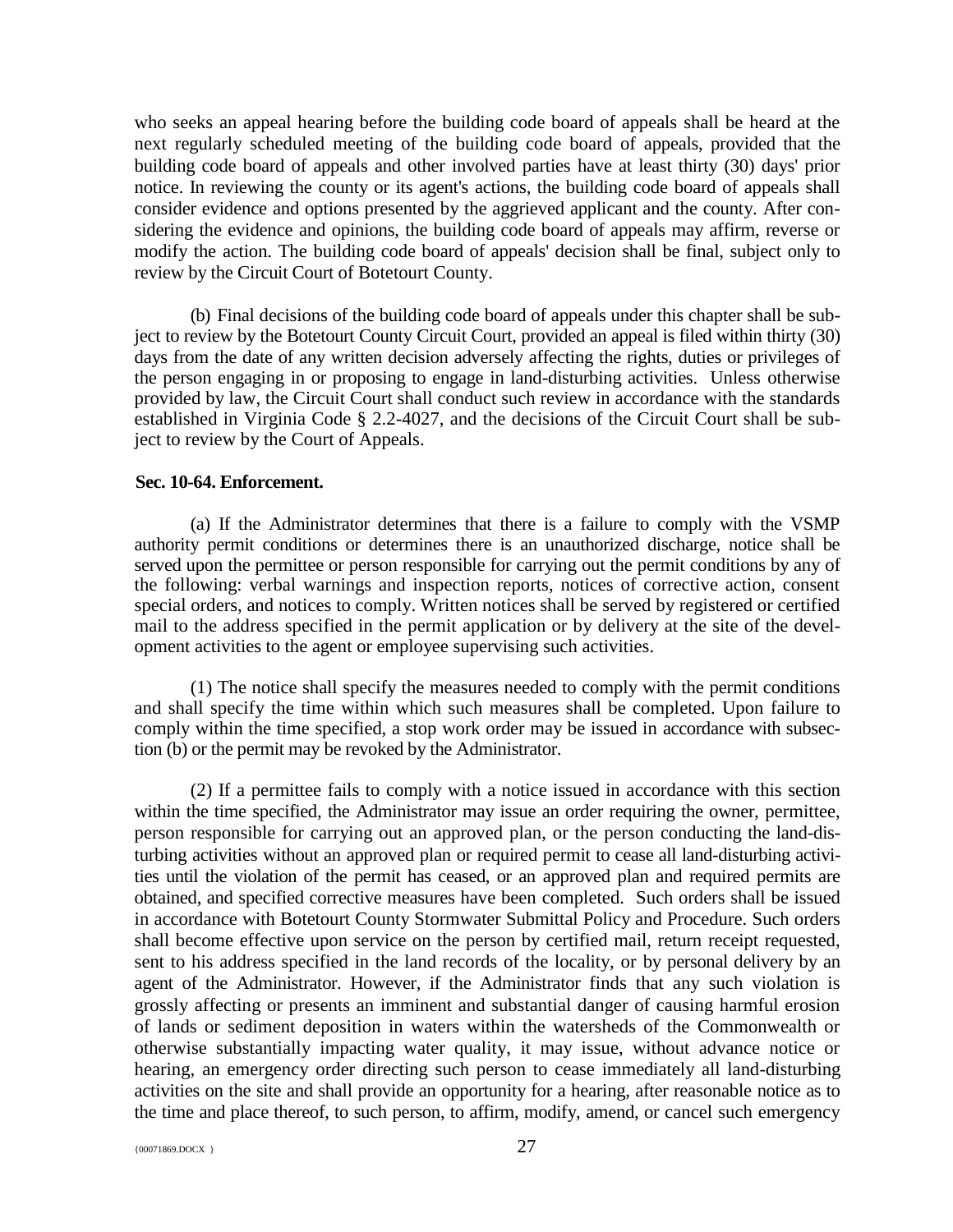order. If a person who has been issued an order is not complying with the terms thereof, the Administrator may institute a proceeding for an injunction, mandamus, or other appropriate remedy in accordance with subsection 10-54 (c).

(b) In addition to any other remedy provided by this article, if the Administrator or his designee determines that there is a failure to comply with the provisions of this article, they may initiate such informal and/or formal administrative enforcement procedures in a manner that is consistent with Botetourt County Stormwater Submittal Policy and Procedure.

(c) Any person violating or failing, neglecting, or refusing to obey any rule, regulation, ordinance, order, approved standard or specification, or any permit condition issued by the Administrator may be compelled in a proceeding instituted in Circuit Court of Botetourt County by the Locality to obey same and to comply therewith by injunction, mandamus or other appropriate remedy.

(d) Any person who violates any provision of this article or who fails, neglects, or refuses to comply with any order of the Administrator, shall be subject to a civil penalty not to exceed \$32,500 for each violation within the discretion of the court. Each day of violation of each requirement shall constitute a separate offense.

- (1) Violations for which a penalty may be imposed under this subsection shall include but not be limited to the following:
- (i) No state permit registration;
- (ii) No SWPPP;
- (iii) Incomplete SWPPP;
- (iv) SWPPP not available for review;
- (v) No approved erosion and sediment control plan;
- (vi) Failure to install storm water BMPs or erosion and sediment controls;
- (vii) Stormwater BMPs or erosion and sediment controls improperly installed or maintained;
- (viii) Operational deficiencies;
- (ix) Failure to conduct required inspections;
- (x) Incomplete, improper, or missed inspections; and
- (xi) Discharges not in compliance with the requirements of section 9VAC25-880-70 of the general permit.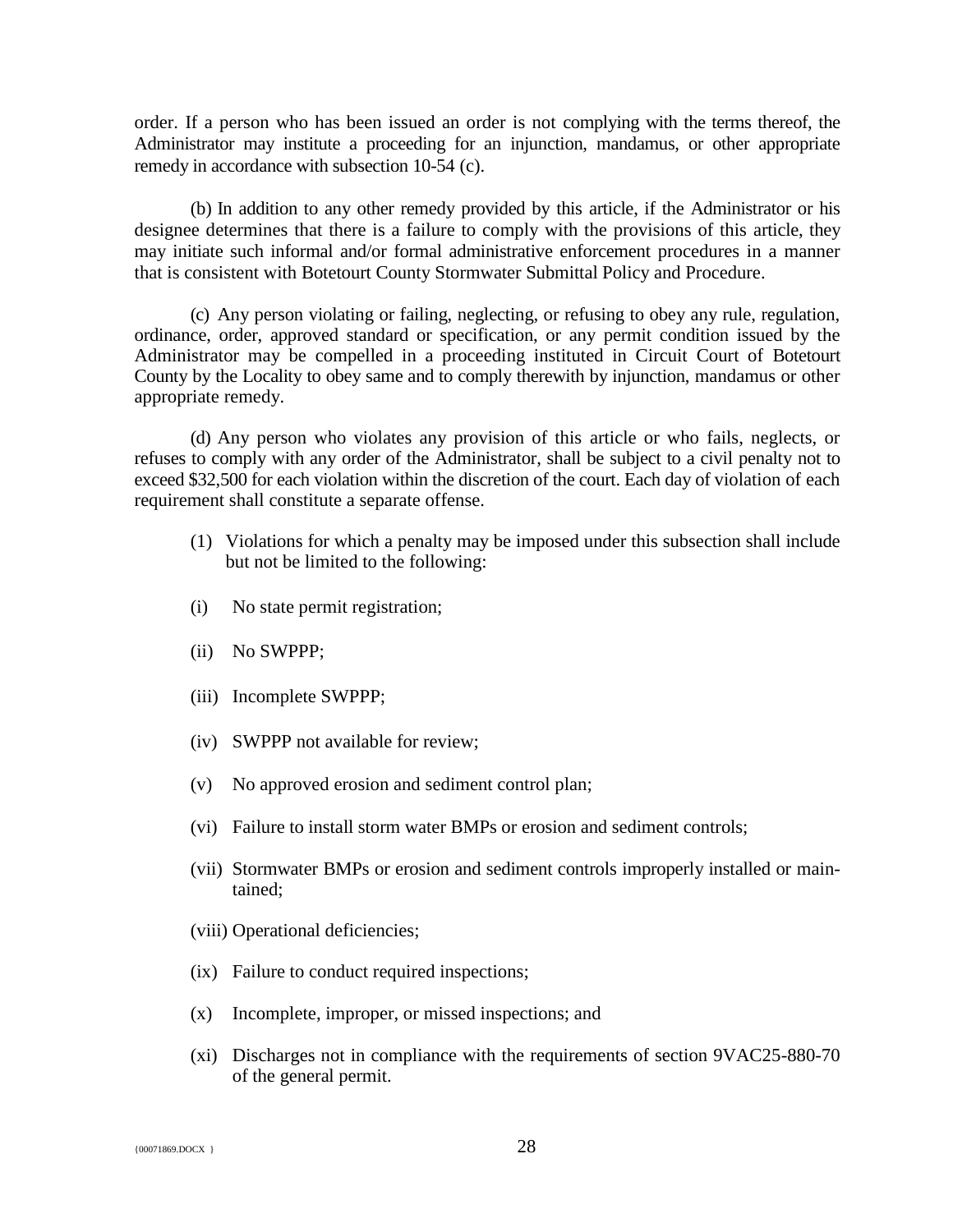- (2) The Administrator may issue a summons for collection of the civil penalty and the action may be prosecuted in the appropriate court.
- (3) In imposing a civil penalty pursuant to this subsection, the court may consider the degree of harm caused by the violation and also the economic benefit to the violator from noncompliance.
- (4) Any civil penalties assessed by a court as a result of a summons issued by the Locality shall be paid into the treasury of the county to be used for the purpose of minimizing, preventing, managing, or mitigating pollution of the waters of the locality and abating environmental pollution therein in such manner as the court may, by order, direct.

(e) Notwithstanding any other civil or equitable remedy provided by this section or by law, any person who willfully or negligently violates any provision of this article, any order of the Administrator, any condition of a permit, or any order of a court shall, be guilty of a misdemeanor punishable by confinement in jail for not more than 12 months or a fine of not less than \$2,500 nor more than \$32,500, or both.

## **Sec. 10-65. Enforcement of Article by Legal Action.**

The Commonwealth's Attorney shall represent Botetourt County in court actions brought against violators for non-compliance with the County's Erosion and Sediment and Stormwater Ordinances. The Commonwealth's Attorney may also seek criminal sanctions against violators in accordance with state and/or local law.

## **Sec. 10-66. Fees.**

(a) The board of supervisors may, by ordinance or resolution, establish and from time to time amend a schedule of fees for the administrative review of erosion and sediment control plans including stormwater management required by this article and no such review for which a fee has been so established, shall be issued or amended until such fee has been paid to the treasurer of the county. The board of supervisors may also, by ordinance or resolution, establish and on occasion amend a schedule of fees for the required inspections for the control measures associated with the approved plans and the land-disturbing permit for the inspection of any stormwater management systems, or for any other erosion and sediment control measures required by law or deemed by the board to be important.

(b) Fees shall be paid at the time of application. All incomplete payment of fees will be deemed non-payments, and the applicant shall be notified of any incomplete payments. Interest may be charged for late payments at the underpayment rate set forth in § 58.1- 15 of the Code of Virginia and will be calculated on a monthly basis at the applicable periodic rate. A 10% late payment fee shall be charged to any delinquent (over 90 days past due) account. Botetourt County shall be entitled to all remedies available under the Code of Virginia in collecting any past due amount.